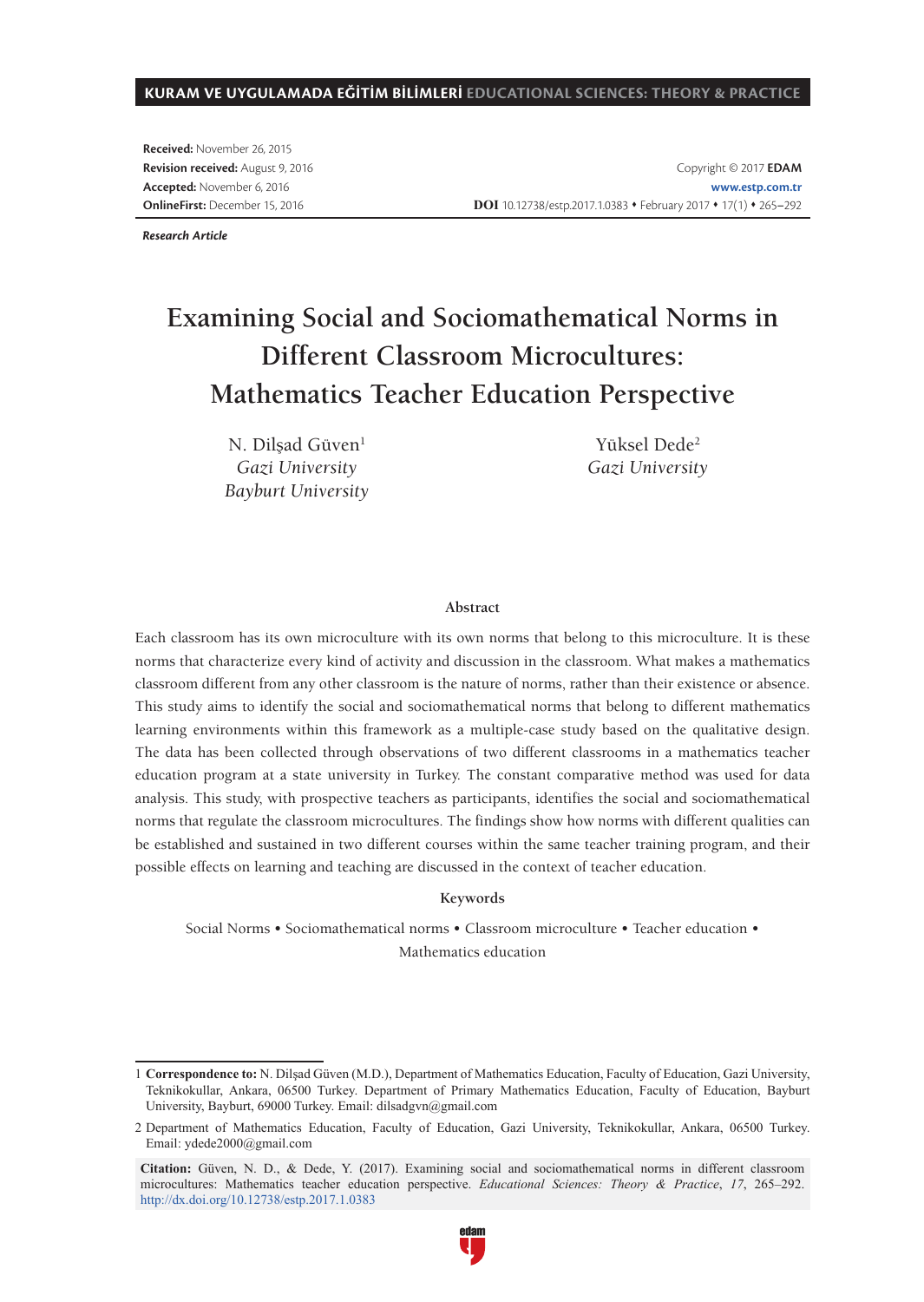Doing mathematics is not only an individual construction activity but also a social one (Bowers, Cobb, & McClain, 1999; Hershkowitz & Schwarz, 1999). Highly complex human interactions occur in mathematics classrooms. Furthermore, the process of teaching and learning mathematics involves a kind of collective and interactive relation (Bauersfeld, 1980). Investigating how math is learned and taught from a sociological perspective by generally analyzing classroom culture in general and mathematical culture in particular, scholars have drawn on some concepts such as classroom microculture and mathematical classroom traditions (i.e., Cobb, 1999; Cobb, Stephan, McClain, & Gravemeijer, 2001; Cobb, Wood, Yackel, & McNeal, 1992). Cultural constitution, which appears in a small group and makes more interactions possible among participants, can be defined as the system of knowledge, belief, behavior, and tradition shared by the members of a group (Fine, 1987, as cited in Fine, 2003). Like every community, each classroom establishes, sustains, modifies or eliminates various patterns such as norms, standards, obligations, rules, and routines (Sekiguchi, 2005). This process is called *culture building* (Fine, 2003). From this perspective, this study focuses on the social and sociomathematical norms embedded in the culture building process.

A norm is an important element of classroom microculture that is established by the teacher and students (Cobb, 1999). Norms can be defined as "ideas that determine manners; what is expected to be done by a group member, or a person under prescribed conditions" (Homans, 1951, p. 123). Similarly, Cobb et al. (1992) and Cobb and Yackel (1996a) use the concept of norm in the meaning of specifying and meeting the mutual expectations that arise in the classroom through the interaction between teacher and students. Norms characterize regularities in individual or collective classroom activities (Cobb et al., 2001). Norms are established and developed through constant student-teacher interactions and thus may differ significantly from one classroom to another (Cobb & Yackel, 1996b). This study, with prospective teachers as participants, thus aims to investigate which social and sociomathematical norms exist in different classroom microcultures.

## **Theoretical Framework**

## **Classroom Microculture**

A classroom is defined as a complex environment that accommodates individuals who come together with the aim of constructing a learning community (Levenson, Tirosh, & Tsamir, 2009). Like every community, a classroom constitutes and develops an association of social relations and its own microculture (Gallego, Cole, & The Laboratory of Comparative Human Cognition, 2001; Lopez & Allal, 2007). The microculture of a mathematics classroom contains social interactions and the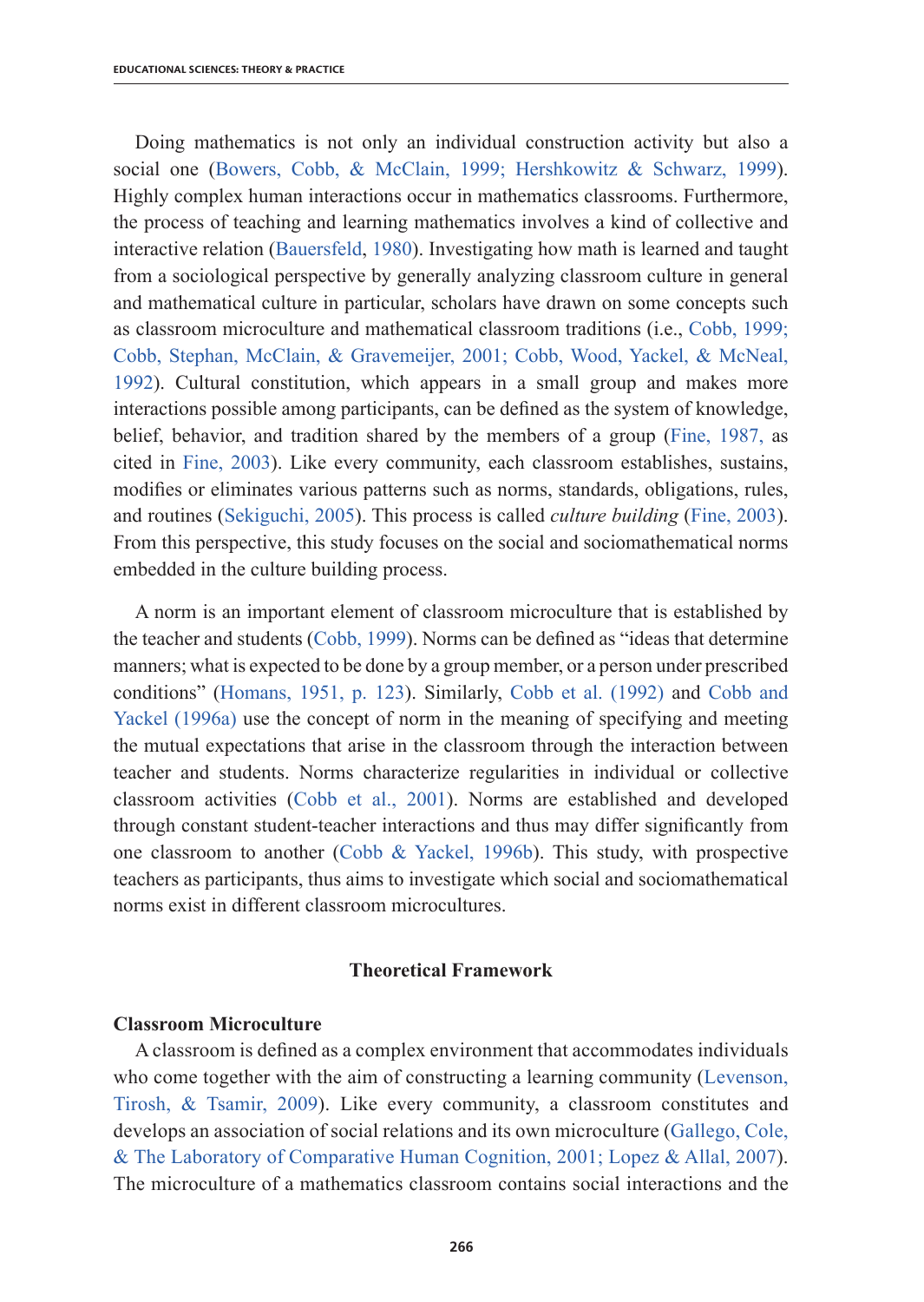construction of mathematical meaning (Voigt, 1995). It does not exist separate from the mathematical activities of a classroom community (Cobb et al., 1992). Its characteristics depend on norms, patterns, and regulations that are difficult to change, such as students' attitudes (Voigt, 1995). Social and sociomathematical norms, together with a classroom's mathematical practices, constitute the classroom microculture where individual and collective mathematical learning occurs (Cobb et al., 2001).

## **Social and Sociomathematical Norms**

Cobb and Yackel (1996a), who extended their studies from general classroom norms to the normative aspects of mathematical arguments regarding student activities, distinguished norms as social and sociomathematical. Social norms express the social-interaction aspects of a classroom that become normative (Yackel, Rasmussen, & King, 2000). These norms are common norms that can be enacted in any field (Cobb & Yackel, 1996b). For example, explaining and justifying solutions, identifying and stating agreement, trying to make sense of others' explanations, expressing disagreement on ideas, and so forth are social norms for discussions where the whole class participates (Cobb & Yackel, 1996a).

On the other hand, sociomathematical norms state normative understandings related to mathematical reality (Yackel et al., 2000). Although sociomathematical norms pertain to mathematical activities, they are different from mathematical content. They deal with the evaluation criteria of mathematical activities and discourses unrelated to any particular mathematical idea (Cobb et al., 2001). Normative understandings regarding things in classrooms that are mathematically different, complex, efficient, and elegant are sociomathematical norms. In addition, things that are accepted as a mathematical explanation and justification or regarded as a mathematically different, complex, or efficient mathematical solution are considered to be sociomathematical norms (Cobb, 1999; Cobb & Yackel, 1996a, 1996b; Yackel et al., 2000). Besides, sociomathematical norms are not obligations or regulations for student to meet (Voigt, 1995); they are established through interactions such as social norms (Yackel et al., 2000). As long as students participate in establishing sociomathematical norms, they develop mathematical beliefs and values that enable them to act as an autonomous member of the classroom community (Bowers et al., 1999; Cobb & Yackel, 1996b). Sociomathematical norms involve ways of making decisions, and they enable the classroom community to talk about and analyze the mathematical aspects of activities in math classes. For example, the sociomathematical norm *What provides mathematical difference?* supports a high level of cognitive activity (Cobb & Yackel, 1996b). Although these norms include normative understandings exclusive to mathematics, they transcend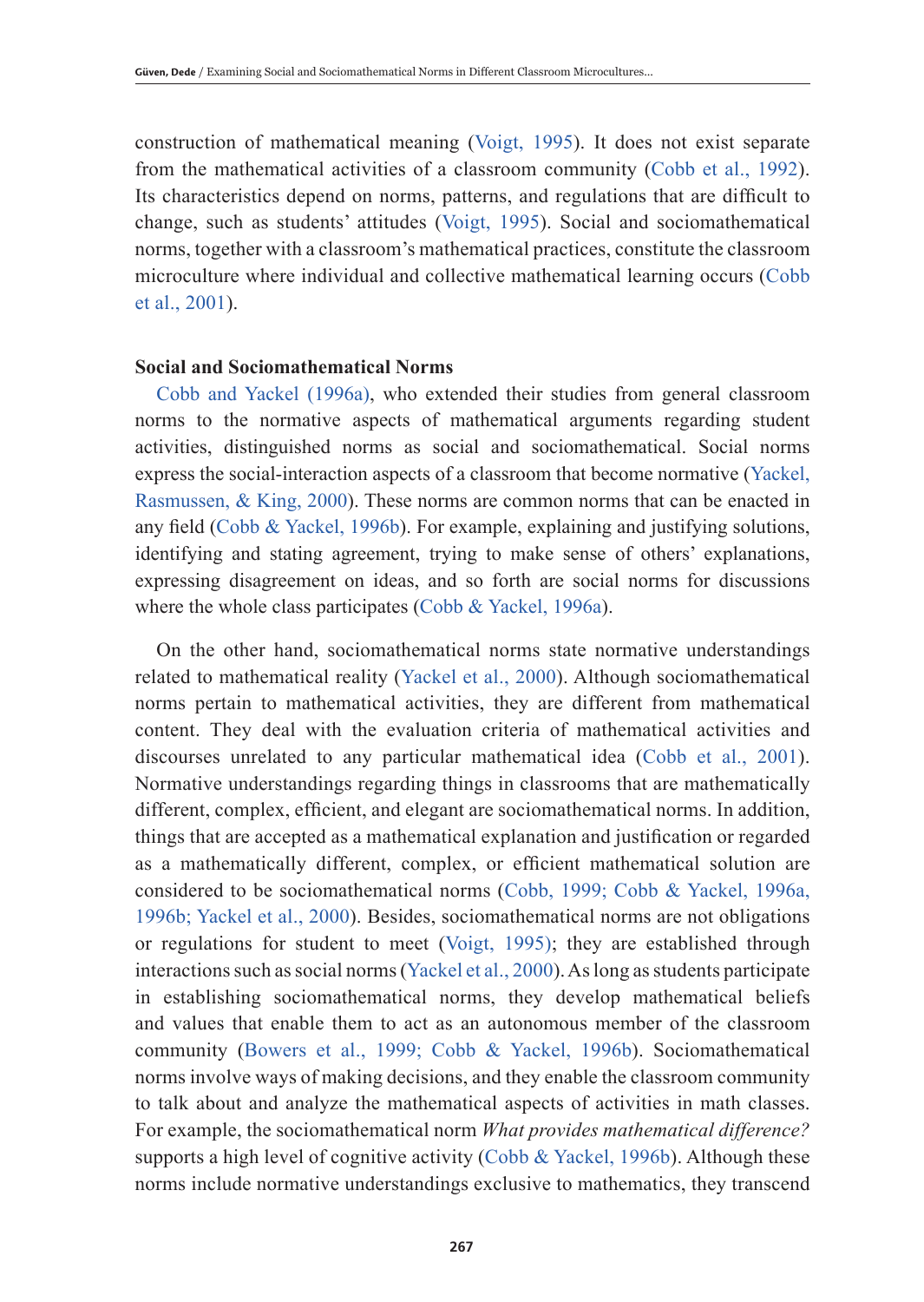mathematical content by dealing with the similarities, differences, complexities, effectiveness, and mathematical quality of solutions. Accordingly, constructing sociomathematical norms is pragmatically important and provides the basis for a classroom's mathematical microculture (Cobb & Yackel, 1996b).

### **Observing and Determining Norms**

Both social and sociomathematical norms are methodologically identified by determining regularities in the patterns of social interactions (Cobb & Yackel, 1996b). Analyses that focus on the social norms of a classroom generally provide a portrayal of the participation structure within a classroom (Lampert, 1990). Analyzing four components of a mathematical activity (problems, solutions, explanations, and justifications) provides an empirically grounded way to describe and characterize mathematics classroom microculture (Cobb et al., 1992). Briefly, in order to determine norms, one must reveal implicit and explicit regularities in the patterns of social interactions by observing the class-participation structure apart from problems, solutions, explanations, and justifications during classroom discourse.

In order to consider discourses, behaviors, and thoughts as norms in classroom microculture, one must consider how they are enacted and how individuals participate. To do this, looking for explicitly expressed norms in discourses is not an indispensable prerequisite (Sánchez & García, 2014; Sekiguchi, 2005). For example, students who are satisfied with a teacher answering "Because it's a rule!" when they ask why yields the sociomathematical norm for what is accepted as a mathematical justification in the classroom (Yackel et al., 2000). On the other hand, a norm can also be identified by a teacher's explicit statement. For example, the sentence "We study collaboratively in this classroom and everybody must help each other" is a clear indicator of a social norm (Gorgorio & Planas, 2005). According to Sfard (2008), who stated that widely approved and enacted meta-rules can be interpreted as norms that facilitates discourse in a classroom community, a norm must be enacted and supported by the majority of the classroom community. Moreover, almost everyone in the community must approve it (Sfard, 2008). Additionally, observing the action in at least three different class sessions is enough to understand its repetitive nature (Park, 2015).

 Considering this view, cases of dissonance with a conjectured norm must be noted, and whether or not the classroom community finds these cases to be acceptable needs to be analyzed while developing assumptions about norms. If the case of dissonance is acceptable, conjecture about establishing norms must be reviewed once again; if it is unacceptable, then this case must be treated as new evidence for the conjectured norm (Cobb et al., 2001).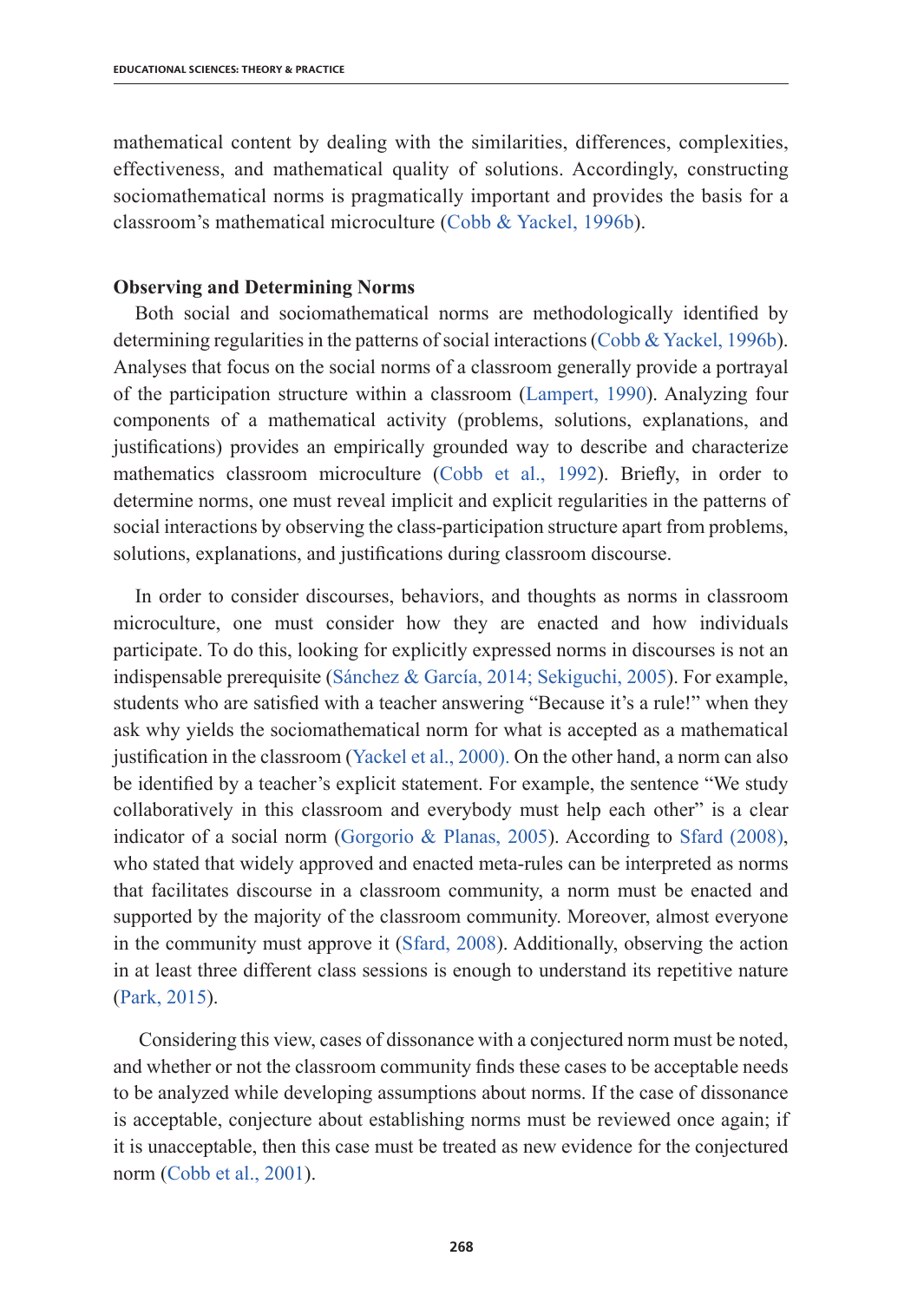## **The Purpose and Significance of the Study**

From the most traditional to the most reformist, every classroom in general has its own social norms, and every mathematics classroom in particular also has its own social and sociomathematical norms. What makes one mathematics classroom different from another is the nature of its norms, not their existence or absence (Yackel et al., 2000). Moreover, one can suggest that because norms document the regularities in classroom activities as performed by the teacher and students (Cobb et al., 2001), the quality of norms influences the quality of individual or collective teaching activities in general, as well as the quality of mathematical activities in particular. Thus, the quality of norms becomes important in making classroom microculture appropriate for effective learning.

 On the other hand, teachers are central in establishing norms (Bishop, 1985; Cobb et al., 2001), and teachers' ability to understand the importance and effects of norms on teaching and learning is the first step in establishing norms in class (Van Zoest, Stockero, & Taylor, 2012). It would be unrealistic to expect teachers to establish or develop a behavior or phenomenon with which they've no experience or understanding (McNeal & Simon, 2000). Teachers construct their professional knowledge by bringing their experiences to the teaching and learning environments (Tsai, 2007). The norms that prospective teachers acquire and internalize are persistent when they start their profession. Thus, establishing productive norms in teacher education can be stated as an investment, and this investment on one level can support further learning in subsequent levels (Van Zoest et al., 2012). Accordingly, the norms and microcultures that are established and sustained in prospective teachers' classrooms become important for future attempts at establishing productive classroom microcultures in their profession. From these perspectives, this study identifies the social and sociomathematical norms that have been established and sustained in two different classrooms of the same prospective teachers in a teacher education faculty. The study investigates a mathematics education course ("Methods of Teaching Mathematics II") and a mathematics content course ("Numerical Methods and Discrete Mathematics"), two of the three main types of courses in the national teacher education syllabus of Turkey.

Additionally, one cannot adequately explain teachers' developmental process without analyzing the pedagogical communities they've participated in (Cobb  $\&$ McClain, 2001). By using an interpretative framework for analyzing individual and collective mathematical learning in a mathematics classroom, Cobb et al. (2001) considered social and sociomathematical norms in order to analyze classroom microculture from a social perspective. Thus, by investigating classroom norms, the current study investigates the collective mathematical learning in a teacher education faculty. Discussing the norms of two different courses and their possible outcomes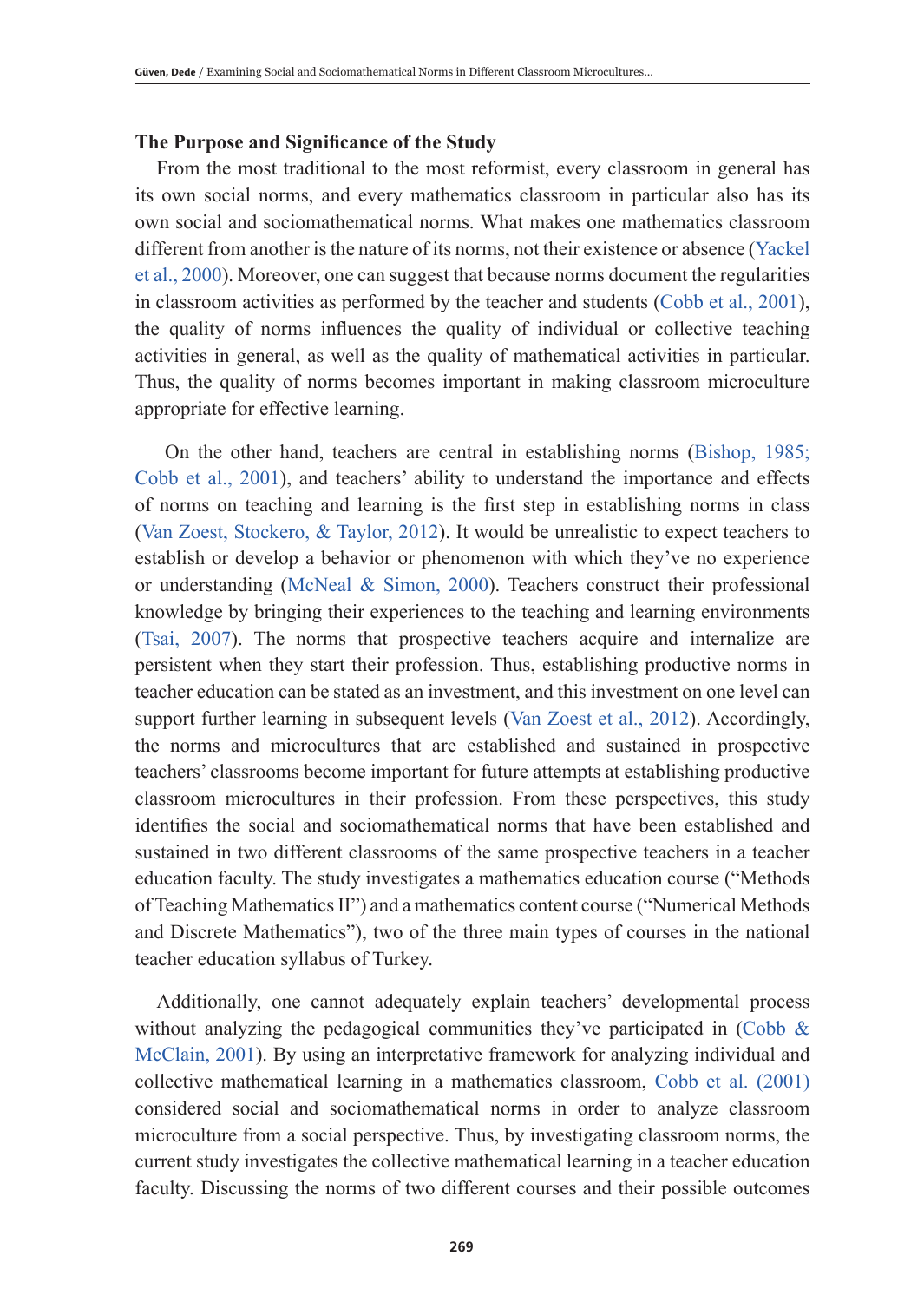over prospective teachers, this study provides insight into the quality of teaching and learning in a teacher education faculty within the framework of norms.

The importance of establishing norms for different class levels and environments has been extensively reported in the literature like primary schools (Cobb & Yackel, 1996b; Lopez & Allal, 2007), elementary schools (Levenson, Tirosh, & Tsamir, 2006, 2009; Sekiguchi, 2005), high schools (Hershkowitz & Schwarz, 1999), upper secondary schools (Partanen & Kaasıla, 2015), universities (Stylianou & Blanton 2002; Yackel et al., 2000), teacher education (Dixon, Andreasen, & Stephan, 2009; McNeal & Simon, 2000; Sánchez & García, 2014; Van Zoest et al., 2012), and professional development (Clark, Moore, & Carlson, 2008; Elliott et al., 2009; Tsai, 2004, 2007). Considering the central role of the teacher in establishing and sustaining norms (Bishop, 1985; Cobb et al., 2001), limited research has focused on these aspects in teacher education.

Furthermore, specific activities have generally been the focus of previous studies. For example, social and/or sociomathematical norms have been investigated in mathematical activities focusing on problem solving (Lopez & Allal, 2007; Tatsis & Koleza, 2008), explaining (Elliott et al., 2009; Levenson et al., 2006), justifying (Partanen & Kaasila, 2015; Stylianou & Blanton, 2002), proving (Connelly, 2012) and defining (Sánchez & García, 2014). All class activities have been focused on in the current study.

Also, the intentional establishment and negotiation processes of productive norms for teaching and learning mathematics have been previously investigated (e.g., Dixon et al., 2009; Tatsis & Koleza, 2008; Van Zoest & Stockero, 2012). Portraying the current condition is the major concern of this research. Being in a classroom with the aim of negotiating norms may inherently cause changes in them and the observed microculture (Partanen & Kaasıla, 2015).

Accordingly, this study provides detailed insight into the current condition of teacher education programs by identifying which norms prospective teachers have in their undergraduate education. In this context, the study attempts to address the following questions:

- 1. What are the social norms in an undergraduate mathematics content course classroom and in mathematics education course classrooms?
- 2. What are the sociomathematical norms in an undergraduate mathematics content course classroom and in mathematics education course classrooms?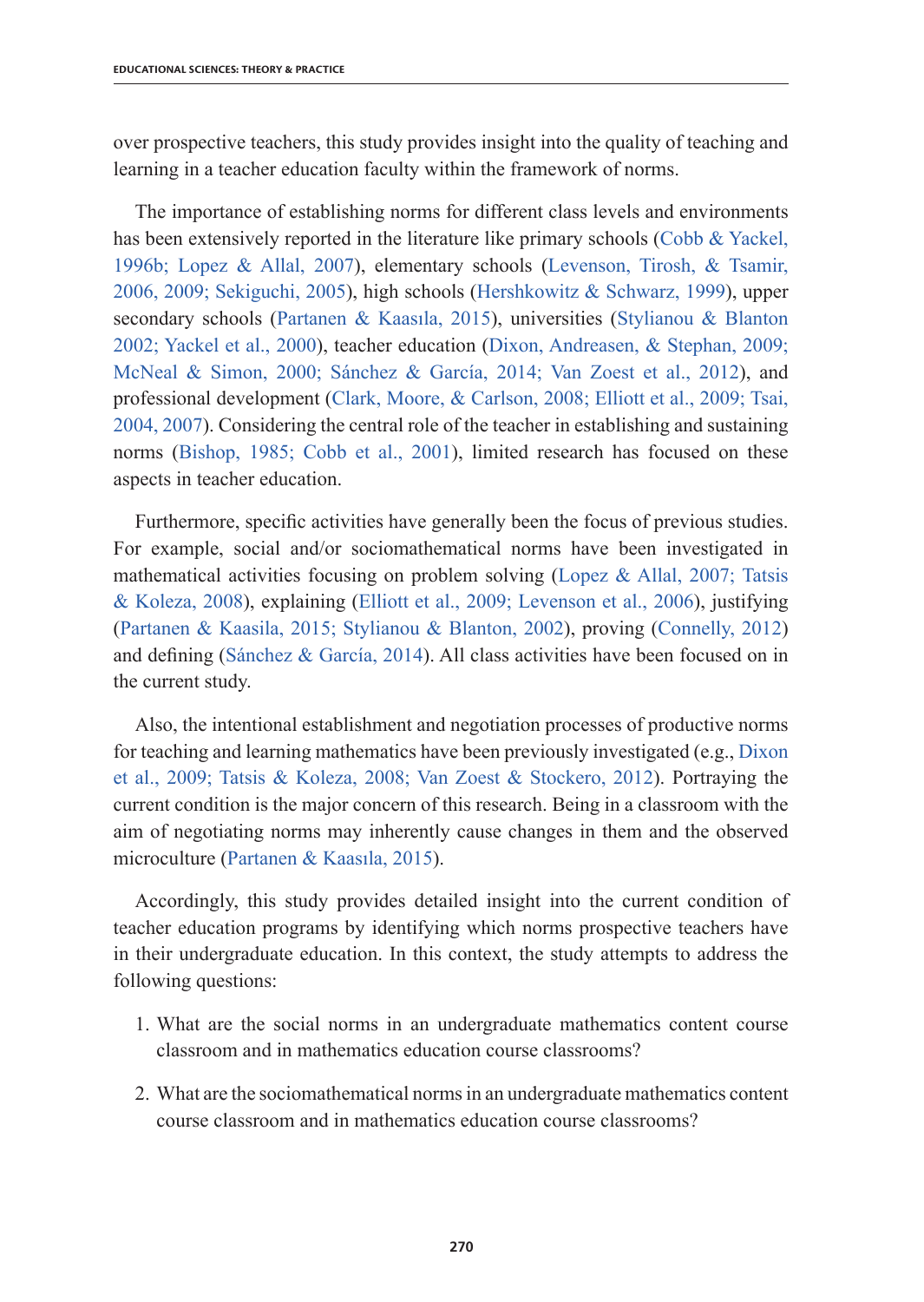## **Method**

### **Research Design**

This study identifies the social and sociomathematical norms of an undergraduate mathematics content course classroom and mathematics education course classrooms. It is a multiple-case study based on qualitative design (Yin, 2003) and portrays the existing conditions of different classroom microcultures in terms of the social and sociomathematical norms over which researchers have little control in a real life context. Each microculture of a classroom community is considered as a case to be studied. The social and sociomathematical norms of microcultures are the units of analysis.

#### **The Study Group**

The participants of the study were two faculty members and 54 students of a secondary mathematics education department from a state university in Turkey. The study aims to investigate social norms as well as sociomathematical norms. Social norms can be researched in any classroom. However, because sociomathematical norms pertain to mathematical activities, they can only be researched in classrooms that conduct mathematical activities (Cobb & Yackel, 1996b). Therefore, the courses must include mathematical activities, discussions, and discourses. To this end, maximum variation sampling, a purposeful sampling method, was used to choose two different courses, a mathematical content course and mathematics education course. These are two of the three main course types from the national teacher education syllabus, educational sciences courses being the third.

Additionally, observing the differences and similarities that occur in classroom microcultures is intended for classes in which the same prospective teachers are participating. Accordingly, the students participating in the content course and mathematics education course should also be the same. "The Methods of Teaching Mathematics II" and "Numerical Methods and Discrete Mathematics" courses satisfy these criteria. The former is one of the main required mathematics education courses in the national teacher education syllabus, and the latter is the only content course attended by students who were taking the other course in the same semester. Indeed, the aim of "Methods of Teaching Mathematics II" is basically how to teach and learn mathematics. However, when the classroom community discusses teaching a mathematical concept, the instructor starts asking questions about mathematical aspects and often tests the mathematical content knowledge of prospective teachers. Hence, the classroom community involve in doing mathematics and talk about doing it in almost every class session. The researchers are familiar with the classroom microcultures from their prior observations and participation in the same course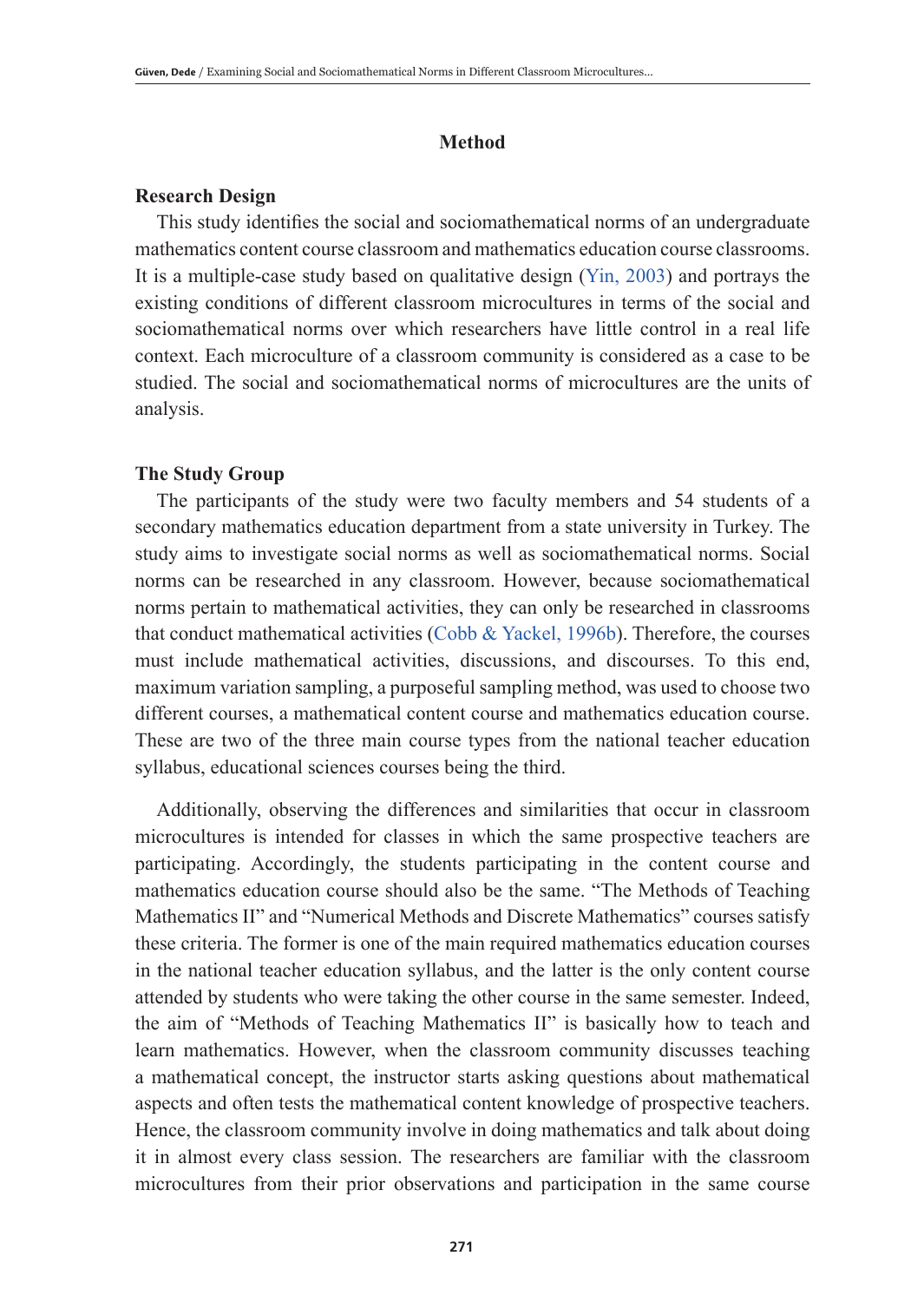conducted by the same instructor. The other instructor was included in the study only because he is the sole instructor of the content course, as each course was taught by only one instructor from this department. Both instructors had more than 20 years of professional experience. They studied mathematics in their postgraduate education. In addition, the instructor of the mathematics education course has been studying mathematics education professionally for 20 years and conducting this course for over 10 years. Prospective students were also included in the study because they were the only students who were participating in each course. The students were in their fourth year of a five-year-education program and had already completed most of their mathematical content, mathematics education, and educational science courses such as "Multivariable Calculus," "Algebra," "Measurement and Assessment," "Methods of Teaching Mathematics I," "Instructional Technology and Material Development," and "Developmental Psychology."

#### **Lesson Contents and Teaching Arrangements**

The students were divided into two classrooms in the mathematics education course because of a high number of students, as well as lesson content and teaching arrangement considerations. In the content course, students were taught in one class. The content course classroom is hereafter referred to as A1; mathematics education course classrooms are hereafter referred to as AE1 and AE2. There are no differences between AE1 and AE2 except the students and class schedule.

There were 26 and 28 students in AE1 and AE2, respectively, and the students studied in groups of three to four (groups were generally single-sex and formed by students). They sat around roundtables with their groups in the mathematics laboratory equipped with a variety of mathematical materials and instruments. The aim of the mathematics education course is to enable students to acquire the main skills needed for teaching mathematics. Students in this course focus on the activities of exploring and evaluating mathematics curriculum and analyzing concepts that children have difficulty understanding (considering related literature); they also explore the elements of an effective lesson plan and discuss how to teach a mathematical concept or relation. The classroom community was also involved in mathematical discussions while talking about teaching a mathematical concept or relation. Courses were conducted as two 40-minute sessions per week. During this course, students are responsible for designing a lesson for a learning outcome in mathematics curriculum, presenting it to their peers, and evaluating each other's studies. In a typical lesson, a group of students present their lesson design for about 20 minutes. Then, the instructor starts a discussion requiring the other students to evaluate their peers' presentations and share their ideas. Two groups of students present their lesson designs each week. The content course class included 54 students, and the physical conditions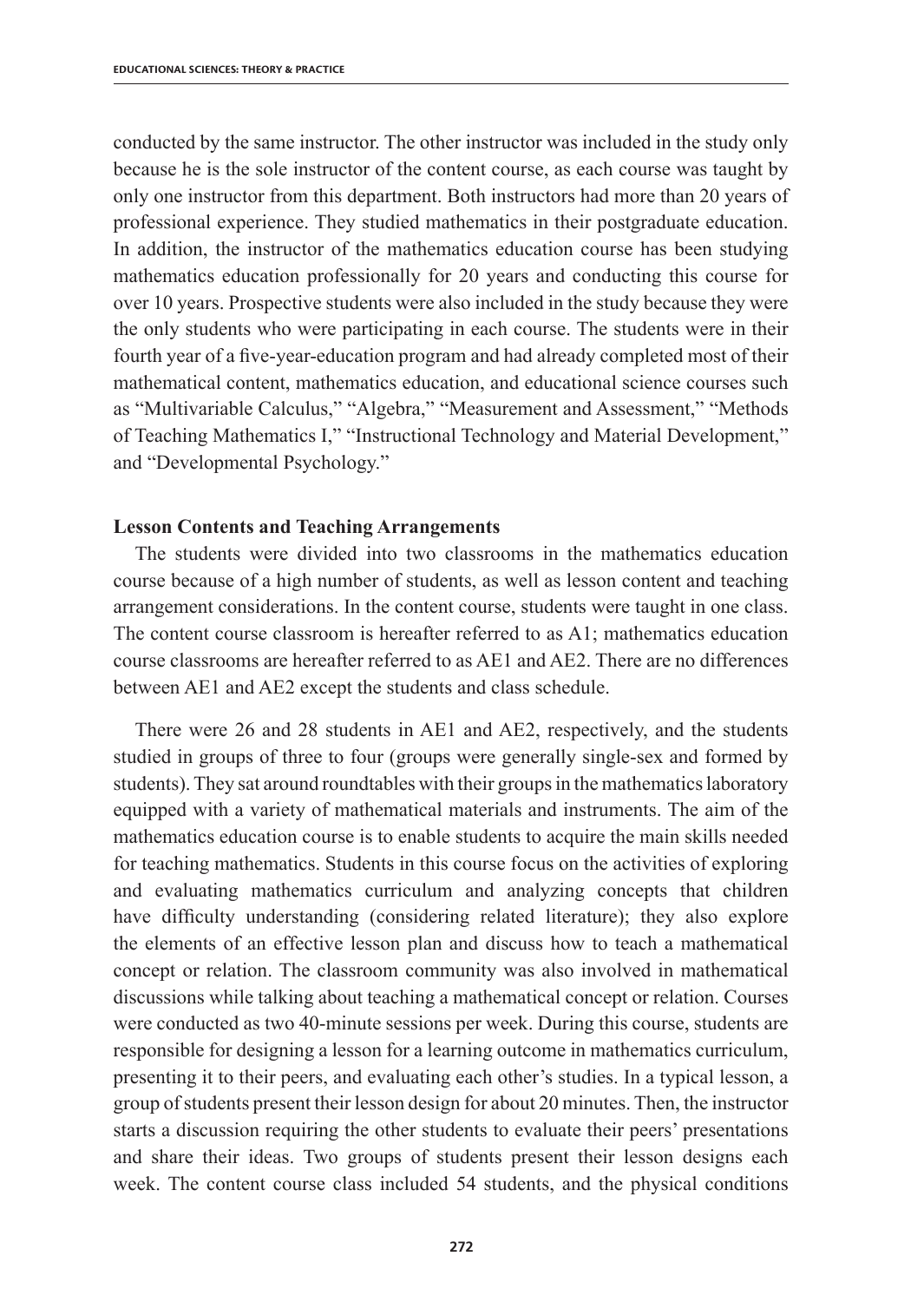of the classroom were standard. This course is rather teacher-centered, compared to the mathematics education course. Within the scope of this course, topics such as graphs, complements, Euler trails, and circuits were taught. In a typical lesson, the instructor presents the concepts directly; there is no routine and systematic classroom discussion or activity. Students listen to the lesson and take notes passively; they assume an active role in the lesson if or when they want. Both courses are mandatory.

#### **Data Collection and Procedure**

The data collection methods are the non-participant in-class observations and field notes taken by the researchers during and after the lessons. The data collection process was completed in less than two months. Important when collecting data was a focus on the individual and collective mathematical activities; planning, implementing, and evaluating processes pertaining to the activities; the patterns of behaviors; and the interaction methods of students and teachers (Cobb et al., 2001).

The A1 instructor did not allow video recording and opted for only audio recording. Audio and video recordings ranged from seven to eight hours. Similar time periods have been reported in the literature (i.e., Lopez & Allal, 2007). Each class observation was conducted simultaneously for six and seven weeks. Two sections for each classroom were observed in a week. Thus, 12 different class sessions were observed on average. This is enough to observe an action at least three different times (Park, 2015). The time differences among recordings resulted from the researchers' decision about whether they had reached theoretical saturation or not (Arber, 1993). Structured observation protocol was not used for field notes. The actions and discourses that could be considered a norm or an indicator of a norm were field-noted during the observations and compared with the recording transcripts during data analysis.

#### **Data Analysis**

The methodological recommendations of Bowers et al. (1999), Cobb et al. (2001), and Lopez and Allal (2007) on identifying norms were considered in the data analysis (i.e., in the section Observing and Determining Norms). The constant comparative data analysis method was used to reveal the qualitative differences of classroom microcultures. A microanalysis producing categories and offering relationships between categories was conducted, and some of the processes of constant comparative analysis such as open, axial, and selective coding were conducted. Thus, a detailed, line-by-line analysis was provided by means of separating data (Strauss & Corbin, 1998). Each video and audio recording from the three classes were transcribed in chronological order. Then the transcripts and field notes from each classroom were analyzed separately for interaction patterns by considering some points given in a sample analysis: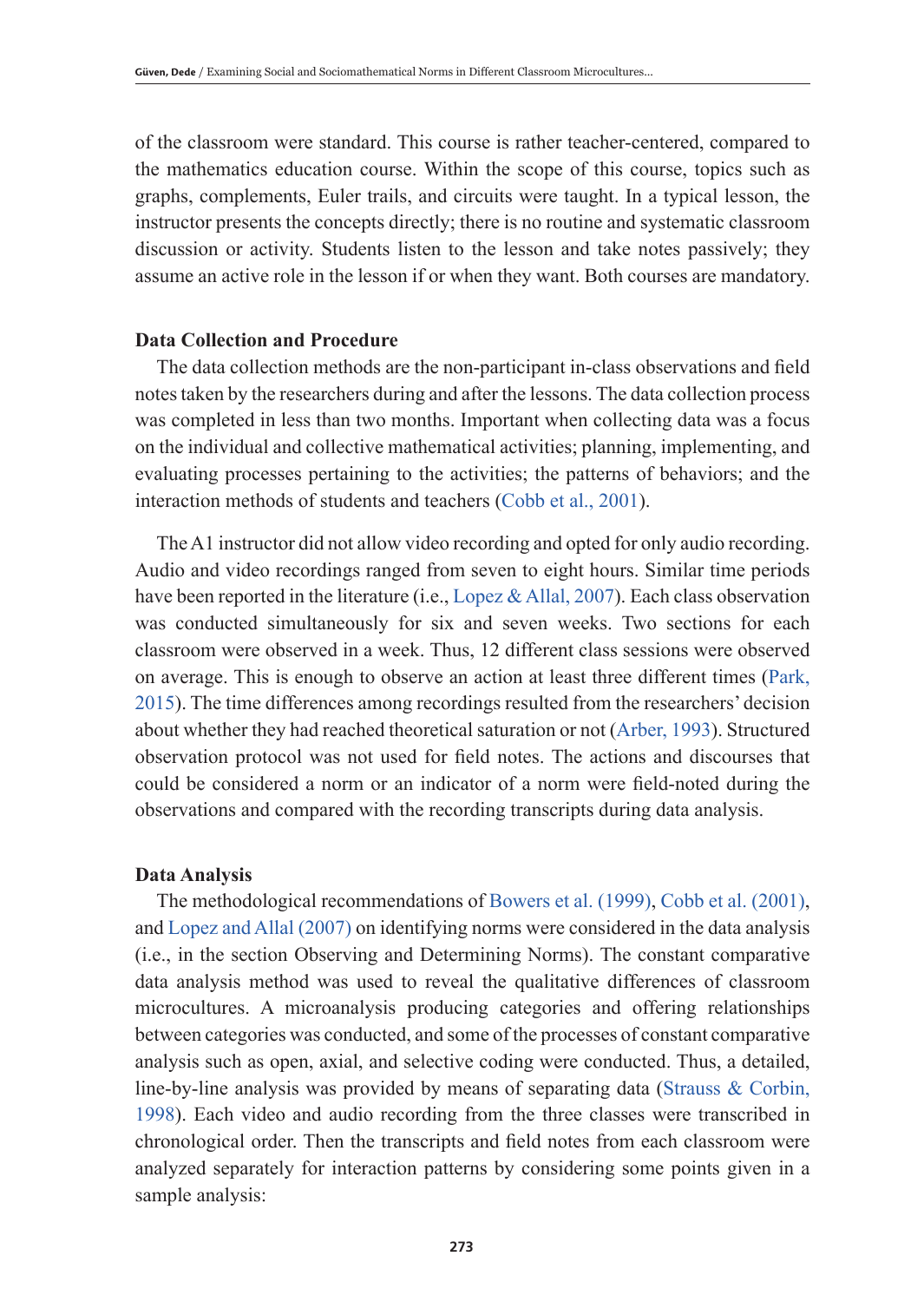**Actions and discourses that lead to establishing new norms or that indicate an established norm.** Two students presented their lesson plan on logarithm functions to their classmates in the first presentation in AE1. After this, the presentation was evaluated by their peers through class discussions. An example of a conversation that took place between the teacher (T) and students  $(B#)$  follows. In the excerpt below, B3 wants to comment first on her peer's representation. Before B3 starts talking, the instructor warns the classroom community to listen to each other carefully:

T: Friends! [addressing the class] … Say it [your comment] loudly [addressing B3], and you [addressing the class] … While you are listening, maybe you will realize things that your colleague has not asserted yet… in this respect… yes [indicating to B3 she could start] …

B3: I like this activity very much. […] They didn't give the logarithm function *directly*; they gave it as the reverse of the exponential function. You know… they gave *the steps* very well. I mean they showed the equality.

Considering the natural developmental sequences of the logarithm function, prospective teachers based their lesson design for teaching logarithmic functions on secondary-school students' possible prior knowledge of exponential functions. They designed tasks to remind and organize children's prior knowledge on exponential functions. The subsequent tasks that were designed or selected were based on first investigating the reverse of the exponential function and then noticing the equality between the exponential function and logarithmic function by referring to their graphs. As the first speaker, B3 noted this point, emphasized the word "step" and agreed with the idea of constructing concepts based on children's prior knowledge of exponential functions rather than introducing the concept "directly". The developmental process of logarithms historically took place as the reverse of exponential functions. In this context, following the hierarchy in learning and teaching mathematics could be expected or considered for this community (open coding). Now, more discourses and actions proving that this is a common expectation or consideration of the classroom community must be researched in the data. It is also possible that the data may show this is not a common expectation or consideration for this classroom community.

**Actions and discourses proving or disproving the existence of conjectured norms.** After a while, a similar emphasis was made by another student in the same class session:

B1: Sir, there are tables. Their [exponential and logarithmic functions'] graphs were drawn previously. First for the exponential [function] then for the logarithmic function... The values of these functions were identified in the tables and then their graphs were drawn before…

B1 remarked on and agreed with the idea of reaching the logarithm concept from the investigated graph through tables by having children who know the exponential function draw its graph and investigate the graphs of an exponential function and its reverse. This is another indicator of the same expectation.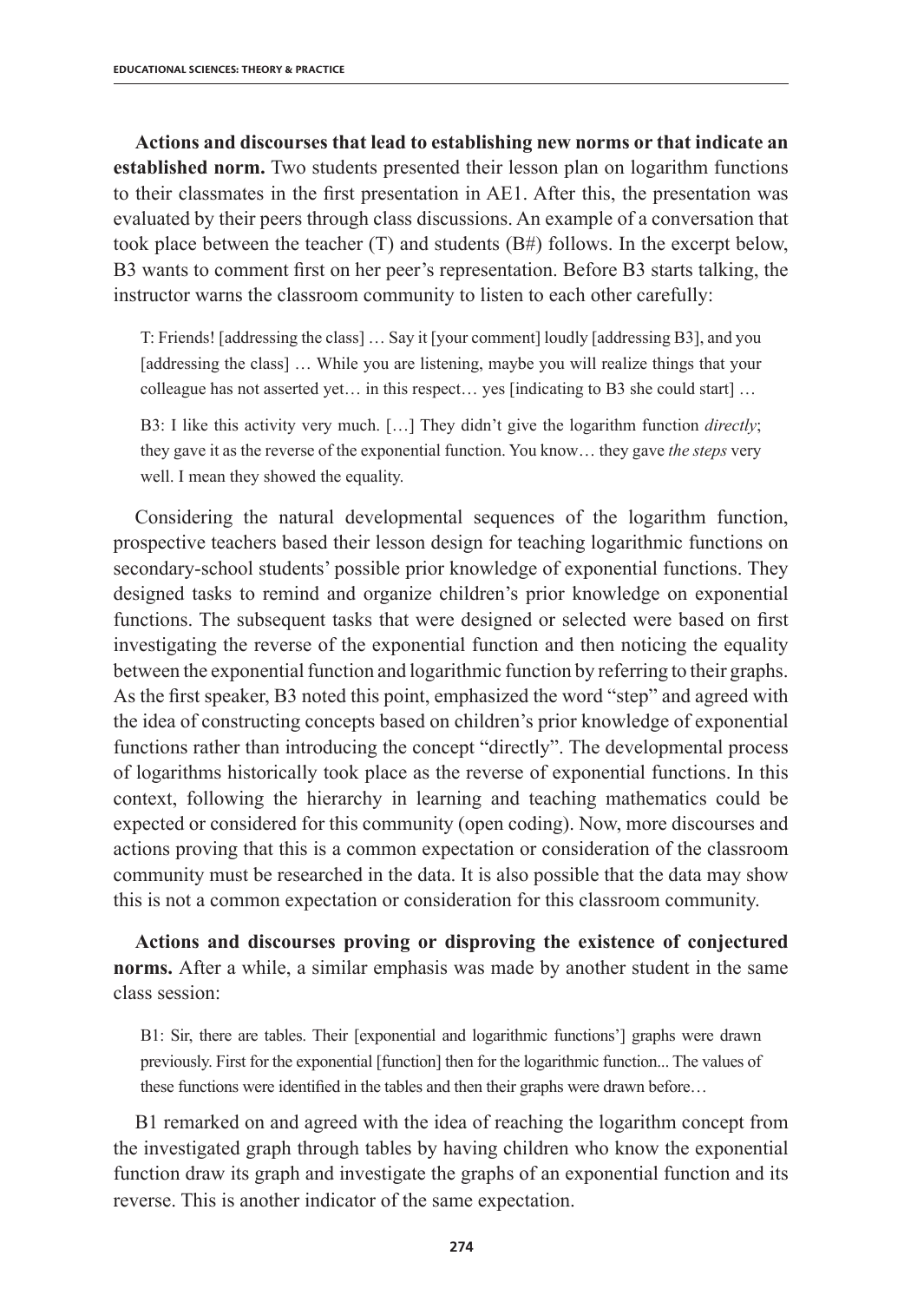Additionally, the same considerations were seen in other students' lesson plans and evaluations in other class sessions. For example:

B5: Students must relate rational numbers to real numbers. We tried to relate the properties of real numbers to rational numbers in our lesson plan.

Or,

B10: […] when I teach integral, I say if you know derivative well, you won't have any problem with integral. I think this lesson plan is exactly like this and is very good, I mean… It is constructed on students' prior knowledge.

In these statements, there is an emphasis on relating a concept first to a familiar concept in the discipline to make it more understandable and then on readiness level for learning mathematics (open coding). Basically, the current use of relating a discipline, considering the readiness level for learning mathematics or prior knowledge, and following the hierarchy in learning and teaching mathematics originates from considering the cumulative nature of mathematics. Accordingly, the norm *The cumulative nature of mathematics should be considered in this classroom* can be conjectured. This conjectured norm is also an axial coding because it can be accepted as a category that presents a clearer explanation for the case and involves some subcategories obtained from open coding (Pitney & Parker, 2002). Additionally, negative reactions to conforming to, violating, or ignoring a norm must be researched in the data. No precedence had been given in the last two analytical phases.

**Negative reactions to conforming to, violating, or ignoring a conjectured norm.** In this phase of analysis, controlling reactions helped understand whether or not this behavior was accepted by the classroom community. Negative reactions to conforming to conjectured norms identified by researchers were not seen in the data.<sup>3</sup> However, negative reactions were only seen when ignoring a conjectured norm. For example, the norm *Providing one or two examples is not accepted as sufficient for mathematical abstraction* was widely enacted in the classroom. In case this norm had not been considered in one of the lesson plans, students reacted immediately:

B9: Is one example enough for abstraction? You tried to abstract using just one example!

These reactions were accepted as another indicator of the norm. After the classrooms' norms were identified by axial coding, they were compared with themselves through selective coding. In this way, when norms emphasizing the same actions or ideas were seen in findings, they were expressed using a more inclusive one. For example, when the conjectured norm *Students should explain their way of* 

<sup>3</sup> Consequently, some of the conjectured norms were not accepted as a classroom norm not because of negative reactions but because of insufficient enactment and participation from the classroom community.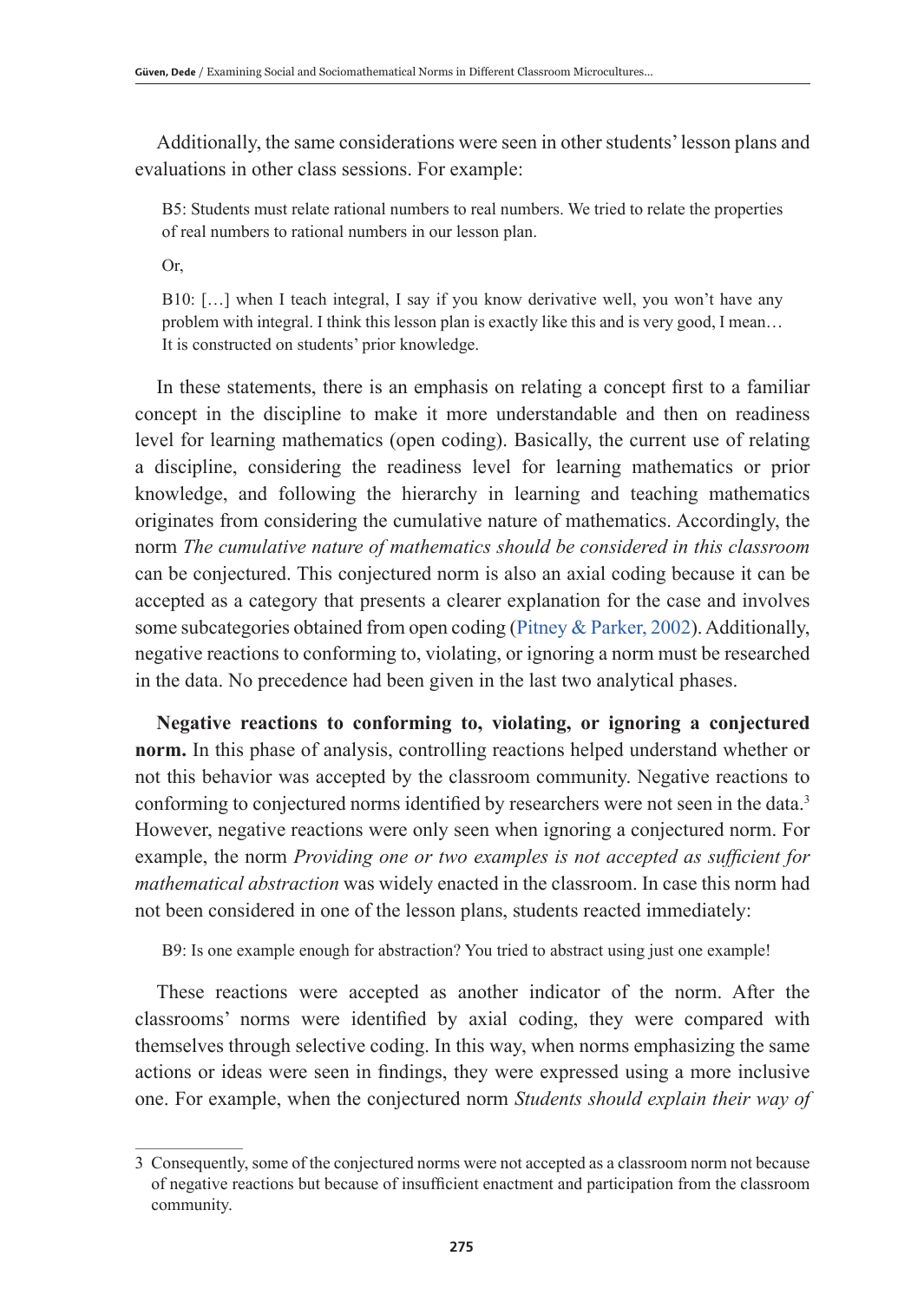*thinking* was examined with its representative excerpts, it was seen to be fundamental to the norm *An idea should be justified and explained by its justifications*.

## **Study Reliability**

Preserving the nature of classroom microculture during data collection is important for the study. Both teachers and students were accustomed to the same researcher's participation in their classroom from their prior experiences. The instructor of the AE classrooms videotaped lessons the semester before this study with students' permission. Thus, they were accustomed to being videotaped. Audio recording is also thought to not threaten the natural microculture of A1. Teachers and students' words were transcribed verbatim. The transcripts and field notes were examined a few times to categorize the data and determine common statements.

In A1, there was apparently far less communication or student talk because of the instruction, and gleaning insight into the norms was thus more difficult in A1 compared to both AE1 and AE2. This situation was therefore considered while discussing the classrooms' norms.

At the beginning of data analysis, a part of the conducted analysis was submitted to an expert who was about to complete her doctoral dissertation on discourse analysis. After completing the data analysis, expert opinions were sought again from two research assistants who were also PhD candidates. One of the experts wrote a master's thesis investigating the reflections of teachers' mathematical values on their classroom practices. When one regards that values involve some indication of norms (Ernest, 2009), one can suggest norms and values are reflexively related (Cobb  $\&$ Yackel, 1996b). Furthermore, the experts had attended these courses and classrooms for more than a semester. Thus, they know quite well the lesson content, classroom environment, and community. They were asked specifically to examine whether the norms and their excerpts really represented and matched each other. In addition, they were asked to identify the existence of repeated norms and to check the norm classification and statement forms.

In light of the expert opinions, similar or overlapped norms were determined, and the statements of some norms were corrected. For example, the conjectured norm in A1 (*The most effective mathematical solution is the most easily obtained one*) was revised to *The most effective mathematical solution is the shortest one*, in line with the expert opinions. Thus, peer review as an external control mechanism (Lincoln & Guba, 1985) was practiced accordingly for the reliability of research data. As a result of examining all the data and categories, the agreement-correlation coefficients between the researchers and experts were calculated to be 0.94 and 0.85, respectively.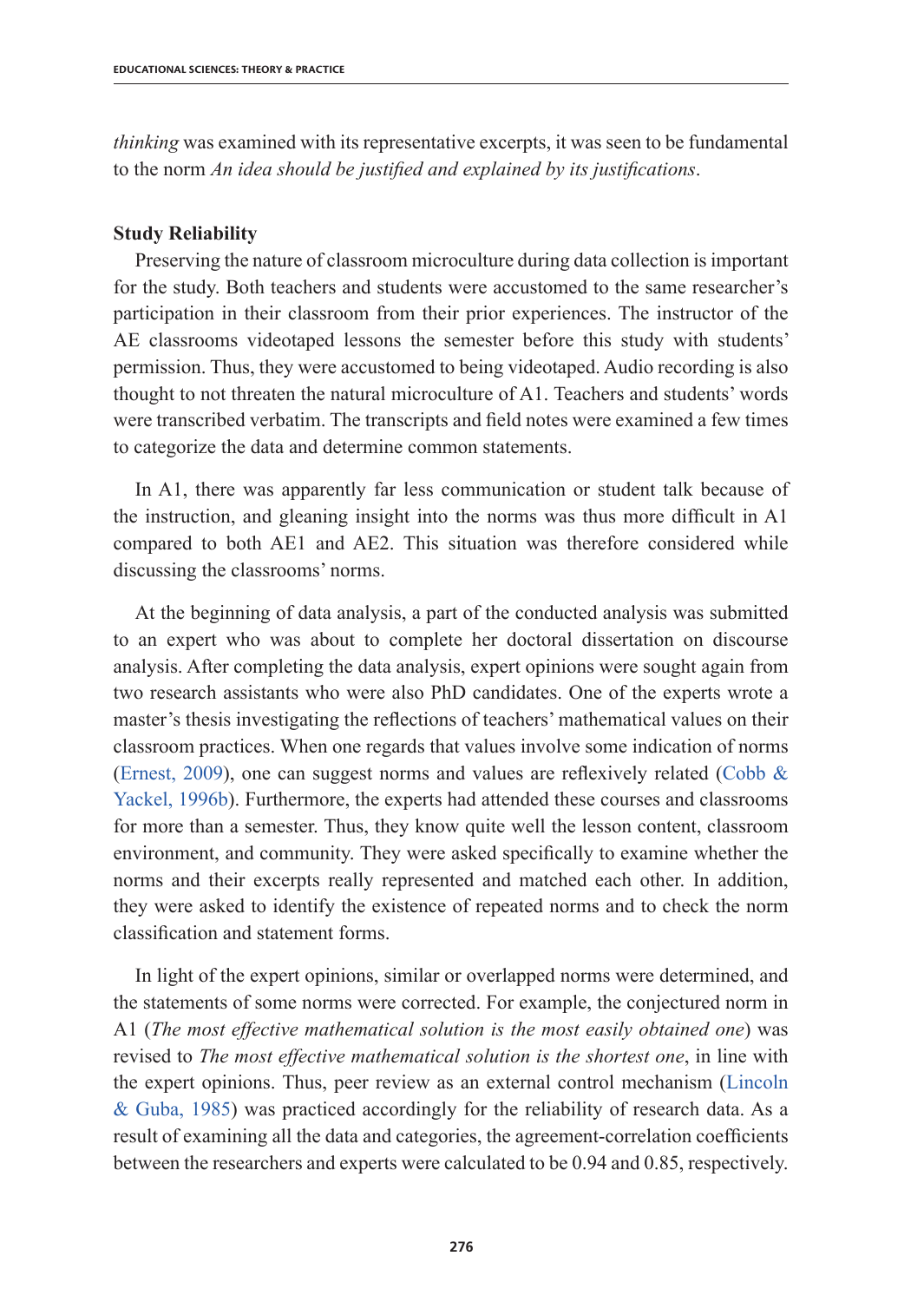## **Results and Discussion**

In this section, the identified social and sociomathematical norms of AE1, AE2, and A1 are presented and compared by discussing the possible reasons for similarities and differences among the classrooms.

## **Social Norms in Classroom Microcultures**

Although there were different conjectured norms for both AE1 and AE2, the classroom communities accepted and sustained the same social norms except for one of AE2's. The identified social norms can be seen in Table 1.

Table 1 *Social Norms in Classroom Microcultures*

| Classroom       | Social Norms                                                                                                                                                                                                                                                                                                                                                                                                                                                                                                                                                                                           |
|-----------------|--------------------------------------------------------------------------------------------------------------------------------------------------------------------------------------------------------------------------------------------------------------------------------------------------------------------------------------------------------------------------------------------------------------------------------------------------------------------------------------------------------------------------------------------------------------------------------------------------------|
| AE1<br>&<br>AE2 | An idea should be justified and explained by its justifications.<br>Everybody should share their ideas in this classroom.<br>Every effort must be appreciated in this classroom.<br>Students should apply the knowledge they have acquired in their undergraduate<br>education in this classroom.<br>The ideas shared in this classroom should be questioned.<br>Language should be used carefully in this classroom.*<br>Steps and expectations should be clear and detailed in every study.<br>Every effort must have a clear and realistic aim, and should be explained with its<br>justifications. |
| AE2             | Everybody should place value on learning not the grade.                                                                                                                                                                                                                                                                                                                                                                                                                                                                                                                                                |
| A <sub>1</sub>  | An idea should be justified and explained by its justifications.<br>Students should express their ideas in this classroom.<br>Importance should be placed on getting a good grade rather than learning.<br>Different solution methods should be sought for solving problems.<br>Alternatives should be interrogated when conflicts are seen in interpretations.                                                                                                                                                                                                                                        |

\* Turkish language and educational/mathematical terminology should be used correctly; statements, explanations, and comments should be spoken clearly and loudly.

As seen in Table 1, different social norms, except for the table's first one, were enacted in AE1, AE2, and A1 microcultures. The explanations about and representative excerpts of some norms are presented in Table 2 for clarification.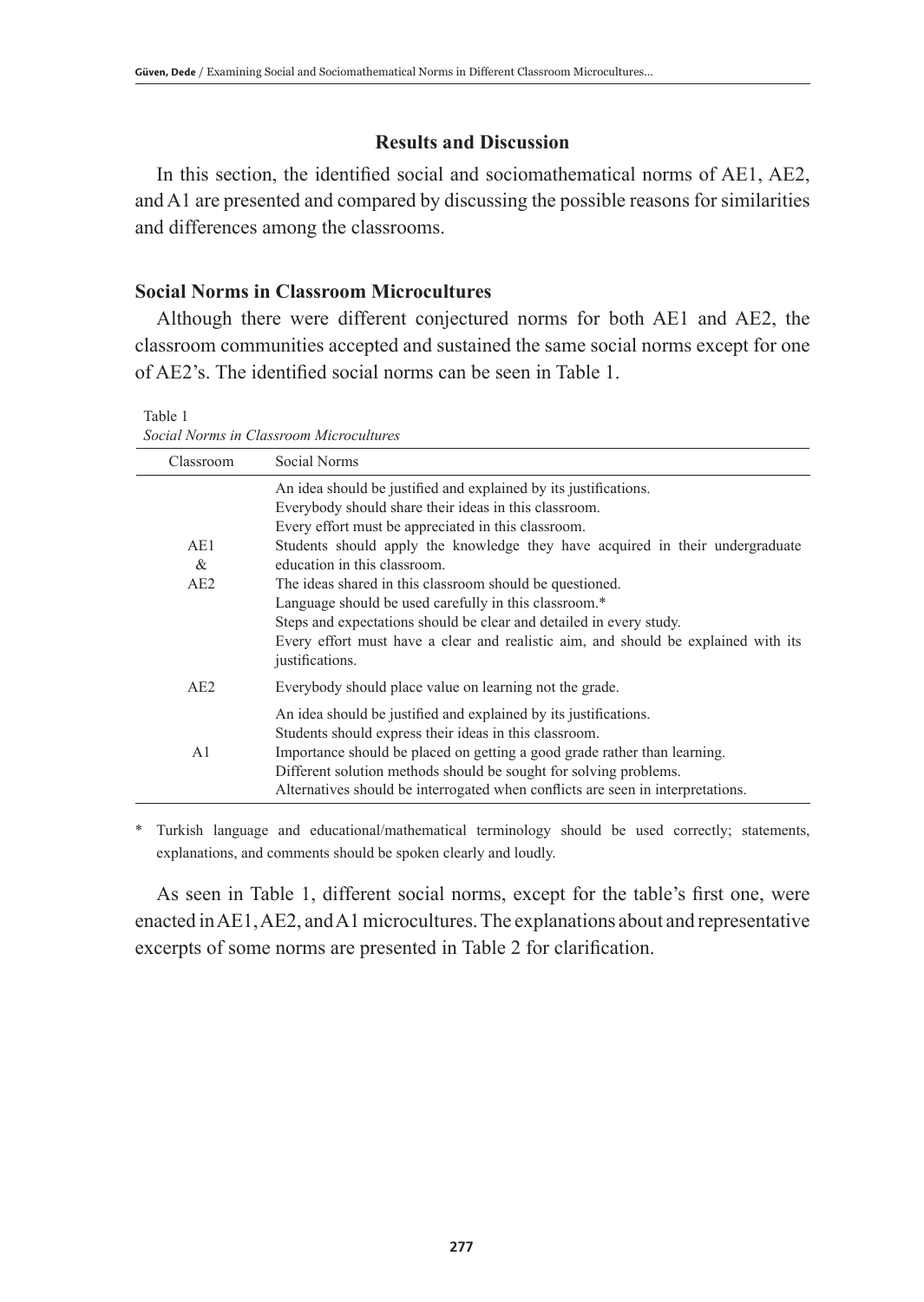| Explanations and Representative Excerpts of Some Social Norms                                                     |                                                                                                                                                                                                                                                                                                                                                                                                                                                                                                                                                                                                                                                                                                                                                                                      |  |  |  |
|-------------------------------------------------------------------------------------------------------------------|--------------------------------------------------------------------------------------------------------------------------------------------------------------------------------------------------------------------------------------------------------------------------------------------------------------------------------------------------------------------------------------------------------------------------------------------------------------------------------------------------------------------------------------------------------------------------------------------------------------------------------------------------------------------------------------------------------------------------------------------------------------------------------------|--|--|--|
| Social norms in<br>AE1 and AE2                                                                                    | Explanations and representative excerpts                                                                                                                                                                                                                                                                                                                                                                                                                                                                                                                                                                                                                                                                                                                                             |  |  |  |
| Language should<br>be used carefully<br>in this classroom                                                         | • This norm states that Turkish, as well as lesson terms, should be used correctly.<br>B6: Now, you know, I'm trying to transfer something to children<br>T: No, look, let's remove [the use of the words such as] "transferring, giving, telling"<br>in these classrooms. You are studying to construct something in children's minds.<br>Or                                                                                                                                                                                                                                                                                                                                                                                                                                        |  |  |  |
|                                                                                                                   |                                                                                                                                                                                                                                                                                                                                                                                                                                                                                                                                                                                                                                                                                                                                                                                      |  |  |  |
|                                                                                                                   | Figure 1. An image for the continuity concept                                                                                                                                                                                                                                                                                                                                                                                                                                                                                                                                                                                                                                                                                                                                        |  |  |  |
|                                                                                                                   | Showing an image (Figure 1), student:<br>B7: This, for example, the most popular relationship between continuity and the<br>bridge whereas people can walk on one of them, they cannot walk on the other; so,<br>it will try to explain the concept of continuity<br>T: Let's put it like this, one can walk on both of them but can't maintain walking<br>They can maintain walking on one of them<br><b>B7</b> : Yes.<br>T: They can't on the other<br>B7: Or, one can't cross over on the other one<br>T: Yes<br>• Statements, explanations, and comments should be said clearly and loudly.<br>T: Don't interrupt the sentence till you reach whatever your goal is. You said<br>"determine it" and he or she determined it and then what? Go as far as you can. Ask<br>clearly! |  |  |  |
| Every effort must<br>have a clear and<br>realistic aim.<br>and should be<br>explained with its<br>justifications. | Students were often in harmony with this norm in both classrooms. The examples for<br>negative reactions to violating the norm can be given as follows:<br>T: You used this but we don't know anything about the purpose it serves.<br>Or<br>T: Friends, let's repeat this part of feedback to all. You must know the justifications<br>for what you use in your studies  I don't want ambiguous sentences. Got it?<br><b>Or</b><br>B9: You made us watch a video. I didn't quite you know, ellipse is drawn I<br>didn't understand well [] what is the use of that material? It made me curious.                                                                                                                                                                                    |  |  |  |

Table 2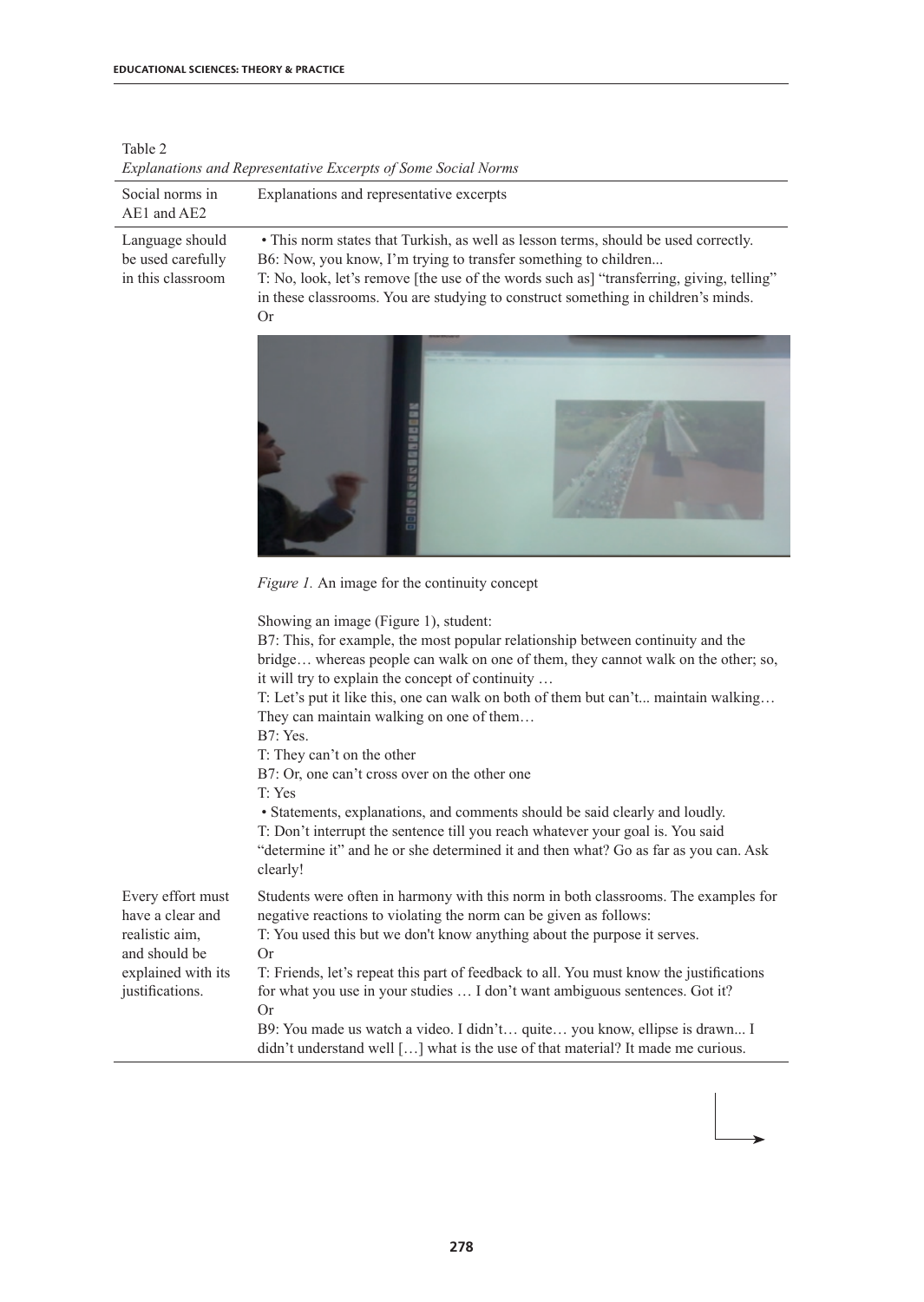| Social norms in A1                                                                    |                                                                                                                                                                                                                                                                                                                                                                                                                                                                                                                                                                                                                                                                                                                                  |
|---------------------------------------------------------------------------------------|----------------------------------------------------------------------------------------------------------------------------------------------------------------------------------------------------------------------------------------------------------------------------------------------------------------------------------------------------------------------------------------------------------------------------------------------------------------------------------------------------------------------------------------------------------------------------------------------------------------------------------------------------------------------------------------------------------------------------------|
| An idea should<br>be justified and<br>explained by its<br>justifications.             | • Students' answers are justified only in problem-solving activities.<br>B11: It can be a trail but cannot be circuit.<br>T1: Whv?<br>B11: It must pass from $c$ or $e$ but it does not; so, it is not.<br>• In other situations, students' explanations are not considered. The teacher asks<br>question, then answers it without waiting for the students. Despite this, students (try<br>to) explain their ways of thinking and ideas. Students expect the teacher to explain<br>and justify his way of thinking and ideas in this classroom.<br>T1: [] it does not go [continue]. Now, how many points does it have, friends?<br>B12:16<br>T1: The degree of every point ok.<br>B13: Sir, why does it not go? Why didn't it? |
| Students should<br>express their ideas<br>in this classroom.                          | This norm is not expressed like "idea sharing". Idea sharing must include the<br>majority of the classroom, but there is no such interaction in this classroom<br>community. Students just express their thought out loud; they may not always be able<br>to get feedback from their ideas.                                                                                                                                                                                                                                                                                                                                                                                                                                      |
| Importance should<br>be placed on<br>getting a good<br>grade rather than<br>learning. | Two exams are conducted in one semester because of the teaching arrangement.<br>Grades were a main issue for this community.<br>T1: Good! Drawing is important. I'll give extra points for beautiful drawings.<br>Or<br>T1: Is there a trail in this graph? [Students nod yes] Tell me then<br>B2: e k 1 d  I want an extra 10 points!                                                                                                                                                                                                                                                                                                                                                                                           |
| Different solution<br>methods should be<br>sought for solving<br>problems.            | B18: It would be better if he entered on that right side.<br>T1: [] okay. You see, this, you don't have to find one and only way. My friends, by<br>starting another point, what can you do? You can construct a trail.                                                                                                                                                                                                                                                                                                                                                                                                                                                                                                          |

Table 2 *Explanations and Representative Excerpts of Some Social Norms*

There were variations among norms in the microcultures of the same students. The teacher and lesson content (teaching arrangement) is thought to cause this. For example, the norm *Students should apply the knowledge they have acquired in their undergraduate education* mostly originated from lesson content and teaching arrangements in AE1 and AE2. However, establishing other norms in A1 can also be expected.

The norms *Students should apply the knowledge they have acquired in their undergraduate education* and *Steps and expectations should be clear and detailed in every study* were not been encountered in the literature (i.e., Cobb, 1999; Cobb & Yackel, 1996b; Elliott et al., 2009; Sánchez & García, 2014) probably because classrooms with similar lesson content have not been investigated. Although Dixon et al. (2009) investigated the classroom community with lesson content similar to the current study's, they did not identify a similar norm. However, this is not surprising because they focused on the processes of intentionally establishing previously determined norms.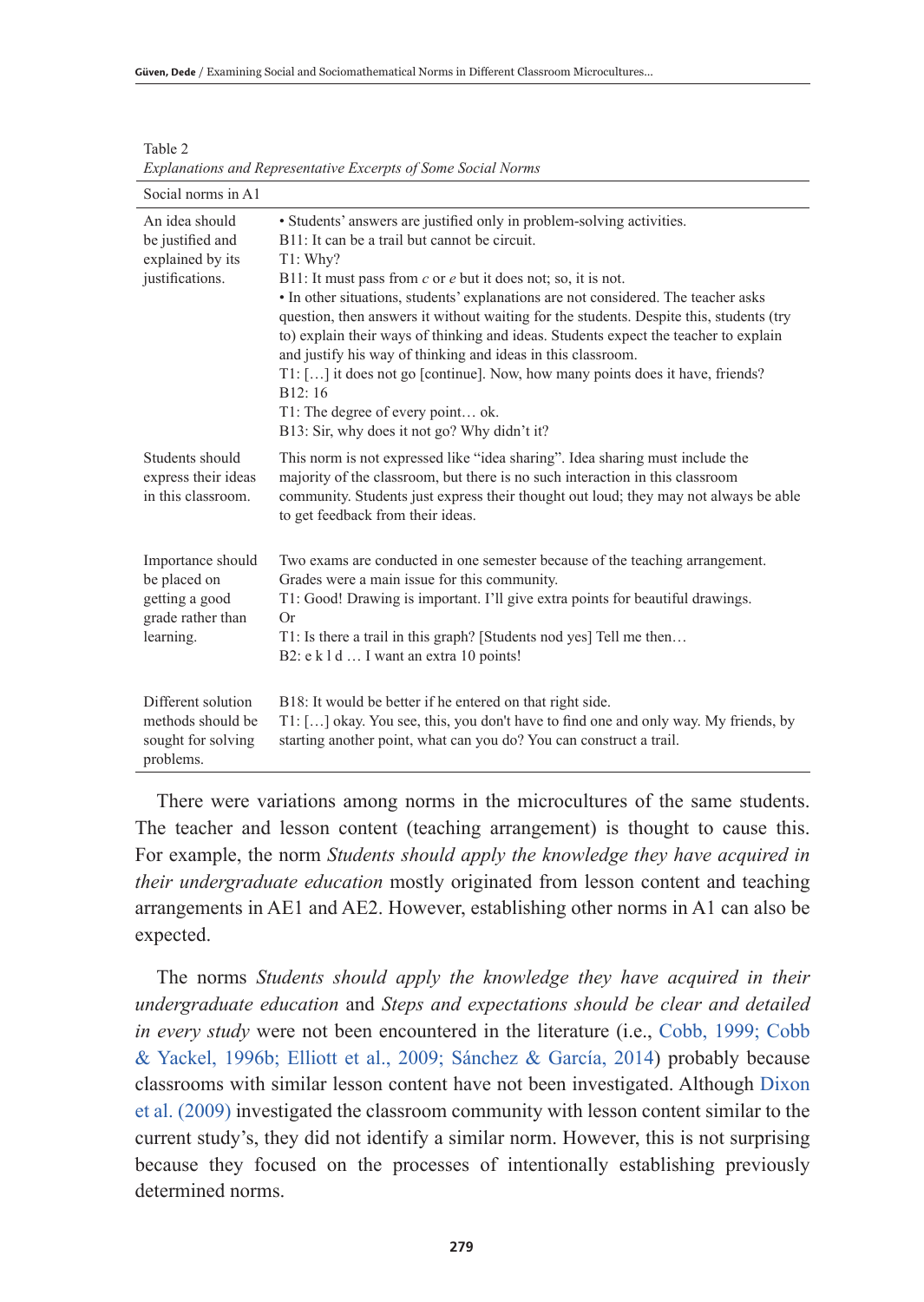Although the teaching arrangements of AE1 and AE2 were based on group study, norms like *Everybody should help each other* (Gorgorio & Planas, 2005), *It's important to reach group consensus* (Hershkowitz & Schwarz, 1999), and *Learning more mathematics requires collaboration* (social norm of proving process; Connelly, 2012) were not identified in the present study. Disregarding collaborations in the current classrooms could be a reason or a result of this aspect. Despite these, the norms in AE classrooms could be accepted as productive norms for a classroom microculture to have prospective teachers improve some basic skills such as critical thinking, communication, and research- inquiry. *An idea should be justified and explained by its justifications* was identified in all classrooms. However, this norm is not thought to be such a productive norm for supporting the development of basic skills in A1. Students enacted it mostly with their active contribution; it did not have enough contribution or guidance from the teacher. This was the same for the norm *Students should express their ideas* (see Table 2).

Accordingly, one can infer that the norms of A1, with the exception of *Different solution methods should be sought for solving problems* and *Alternatives should be interrogated when conflicts are seen in the interpretations*, are not sufficient to regulate classroom activities for effective teaching and learning. On the other hand, the norms of AE1 and AE2 can be inferred as useful for prospective teachers' learning. Prospective teachers can acquire important skills for planning lessons and regulating classroom activities through the social norms *Steps and expectations should be clear and detailed in every study*, *Every effort must have a clear and realistic aim*, *and should be explained with its justifications*. They could gain useful insight about classroom management in a democratic and inclusive way through the norms *Everybody should share their ideas in this classroom* and *Every effort must be appreciated in this classroom*, contrary to their experiences in A1. While the norms "*Even inefficient attempts could contain important ideas*" (Sekiguchi, 2005, p. 156), *"Meaningful activity is valued more than to correct answers"* (Hershkowitz & Schwarz, 1999, p. 150), and *Errors are accepted as a part of learning* (Elliott et al., 2009) can be seen in the literature, they were absent in this study. Conversely, the norm about getting a good grade identified in both A1 and AE2. While A1 emphasized the importance of this norm, AE2 was guided to remove this idea. Even though these norms were established with different aims, the need for establishing such norms in classrooms could originate from the Turkish education system's design with large-scale central exams (Yıldırım, 2008) and that decisions are made over students' success or failure mostly based on the results of these exams for almost all of their educational life. Indeed, big social constitutions like the education system have an important effect on the classroom microculture with their tacit messages (Gorgorio & Planas, 2005; Sánchez & García, 2014).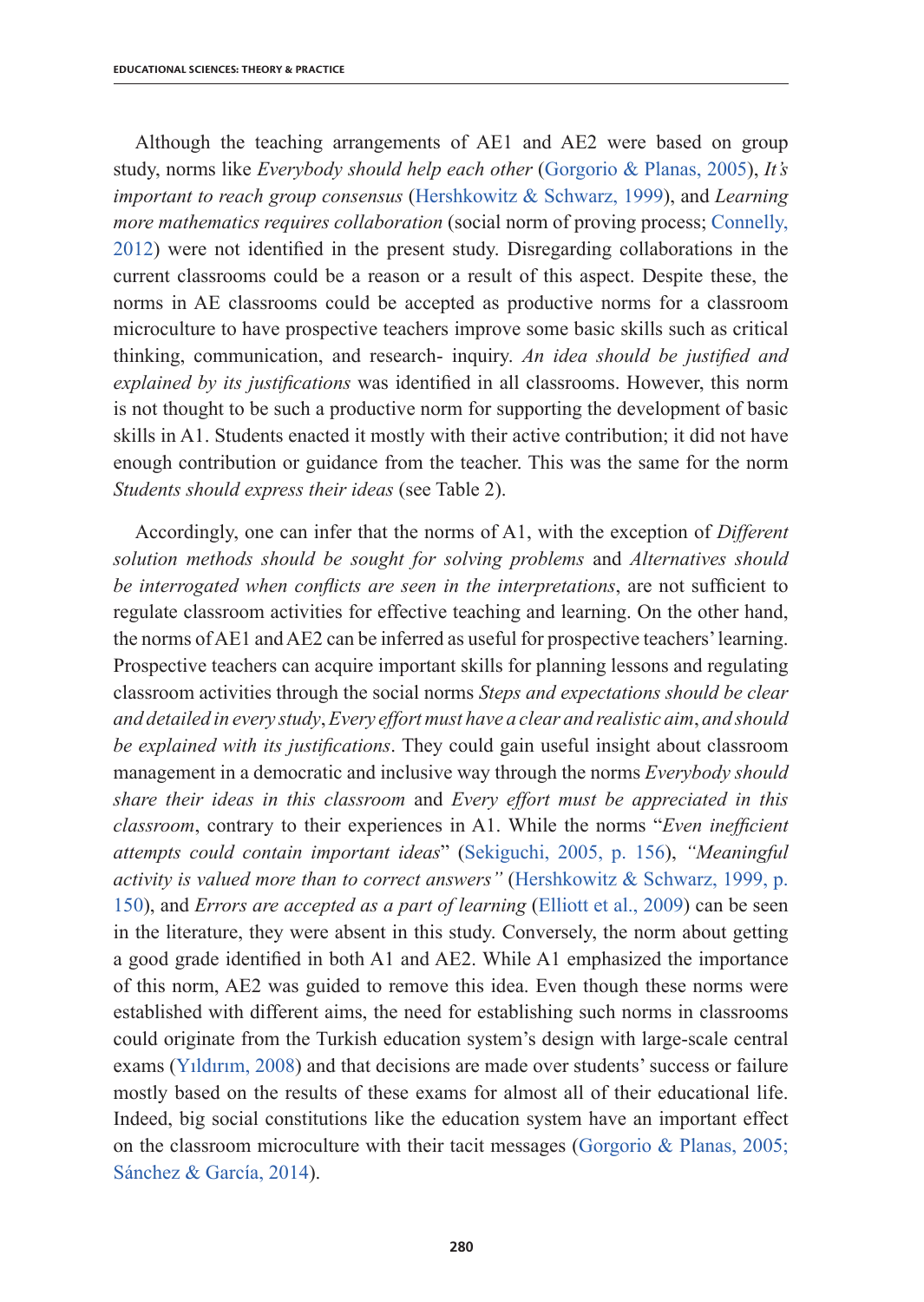## **Sociomathematical Norms in Classroom Microcultures**

Only the norm *Mathematics should be related to everyday life* was common among the three classrooms. Seven of the same sociomathematical norms were sustained in AE1 and AE2. The identified sociomathematical norms are listed in Table 3.

Table 3 *Sociomathematical Norms in Classroom Microcultures*

| Classroom       | Sociomathematical Norms                                                                                                                                                                                                                                                                                                                                                                                                                                                                                                                                                                                                                                                                      |  |  |
|-----------------|----------------------------------------------------------------------------------------------------------------------------------------------------------------------------------------------------------------------------------------------------------------------------------------------------------------------------------------------------------------------------------------------------------------------------------------------------------------------------------------------------------------------------------------------------------------------------------------------------------------------------------------------------------------------------------------------|--|--|
| AE1<br>&<br>AE2 | The cumulative nature of mathematics should be considered in this classroom.<br>The representation (modeling, visualization, representing by graph, representing by table)<br>is accepted to be important because it makes abstraction, generalization, conclusion, and<br>problem-solving easier.<br>Mathematical claims should be questioned in this classroom.*<br>While doing mathematics, discourses** should be mathematical.<br>Providing one or two examples is not accepted as sufficient for mathematical abstraction.<br>A mathematically convincing claim must be justified with a proof that explains its<br>justifications.<br>Mathematics should be related to everyday life. |  |  |
| AE1             | Terms and properties used in defining a concept should be known beforehand.<br>A concept should be used by knowing its history of development.<br>Intuitive approaches are necessary in mathematics but should not circumvent algebraic<br>proofs.                                                                                                                                                                                                                                                                                                                                                                                                                                           |  |  |
| AE2             | Definitions are necessary for differentiating mathematical concepts.                                                                                                                                                                                                                                                                                                                                                                                                                                                                                                                                                                                                                         |  |  |
| A <sub>1</sub>  | Providing one or two examples is accepted as sufficient for mathematical abstraction.<br>Mathematics should be related to everyday life.                                                                                                                                                                                                                                                                                                                                                                                                                                                                                                                                                     |  |  |

\* Justification, examination, and thinking are important while doing mathematics.

\*\* Discourses are different ways in which people unify the language with nonlinguistic things such as different ways of thinking, behaving, interacting, valuing, feeling, and believing, as well as using symbols, tools, and objects (Gee, 1999).

Explanations and representative excerpts are given in Table 4.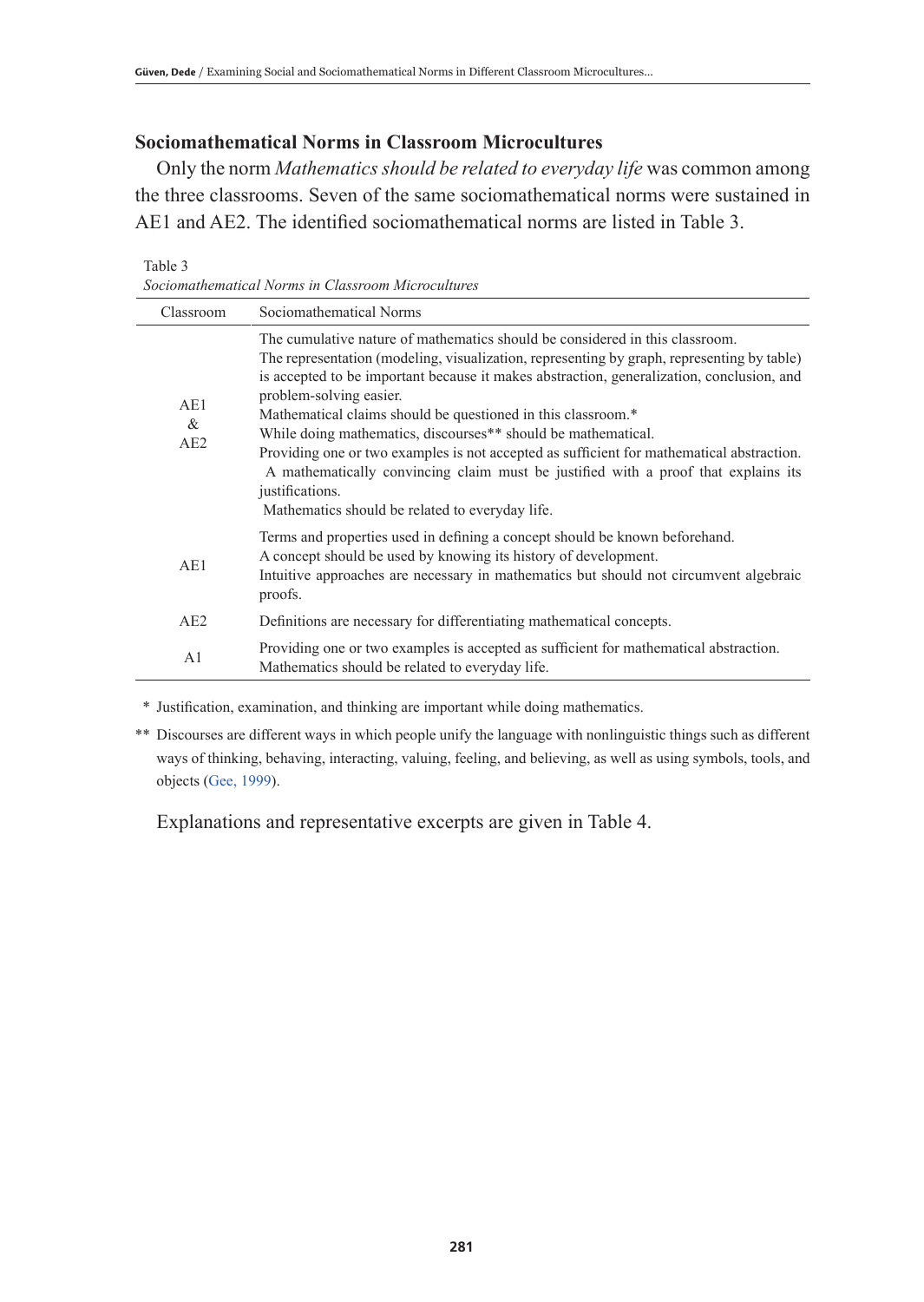| Table 4                                                                  |  |
|--------------------------------------------------------------------------|--|
| Explanations and Representative Excerpts of Some Sociomathematical Norms |  |

| Classroom       | Sociomathematical<br>norms                                                                               | Explanations and/or Representative Excerpts                                                                                                                                                                                                                                                                                                                                                                                                                                                                                                                                                                                                                                                                                                                                                                                                                                                                                                                                                                                                                                                                                                                                                                                                                                                                                                                                                                                                                                                                                                                                                                                 |
|-----------------|----------------------------------------------------------------------------------------------------------|-----------------------------------------------------------------------------------------------------------------------------------------------------------------------------------------------------------------------------------------------------------------------------------------------------------------------------------------------------------------------------------------------------------------------------------------------------------------------------------------------------------------------------------------------------------------------------------------------------------------------------------------------------------------------------------------------------------------------------------------------------------------------------------------------------------------------------------------------------------------------------------------------------------------------------------------------------------------------------------------------------------------------------------------------------------------------------------------------------------------------------------------------------------------------------------------------------------------------------------------------------------------------------------------------------------------------------------------------------------------------------------------------------------------------------------------------------------------------------------------------------------------------------------------------------------------------------------------------------------------------------|
| AE1<br>&<br>AE2 | While doing<br>mathematics,<br>discourses should be<br>mathematical.                                     | Students must talk and act as a mathematician* when doing<br>mathematics. Using the language of mathematics correctly is<br>important. Furthermore, a mathematically acceptable justification<br>must be done through the methods of mathematical proof.<br>Representative excerpts:<br>T: if $a$ is an irrational number and $b$ is a rational number, then is<br>the sum of them a rational number?<br>B5: $a$ plus $b$ . Let's look $a$ is irrational, $b$ is rational No, it can't<br>happen.<br>T: What if it happens?<br>B13: If it happens, then the intersection is disjointed<br>T: I mean I do not I do not  the answer "it cannot happen" I<br>do not accept it. $[\dots]$<br>B14: But the Closure property of addition it [Closure property<br>of addition] is present in rational numbers and also in irrational<br>numbers, but both of them cannot be<br>B5: Sir, Closure property<br>T: Please, give me an answer like a mathematician.<br><b>Or</b><br>T: You say that "continuous points in the graph, in light of the<br>knowledge that you learned presently." You say "points". I mean<br>are points split in half as continuous points and discontinuous<br>points? What you want to say is different there.<br>B14: Sir, I get what you mean<br>B15: It is continuous on the graph.<br>B16: The continuity of the function<br>T: The continuity in the point is there, there is no such thing as a<br>continuous point.<br><b>Or</b><br>B17: The motion of a variable is related to the changes in its<br>received value. And we<br>T: "Received value" is not a good expression. [It should be] The |
|                 | Providing one<br>or two examples<br>is not accepted<br>as sufficient for<br>mathematical<br>abstraction. | number that is represented<br>Representative excerpts:<br>T. Your question is an abstraction question how can we say it as<br>an abstraction question?<br>(Student shows the options; in fact there is just one example there.)<br>T. If it is an abstraction -you know, we studied abstraction before-<br>there must be a set of objects and these objects must have common<br>properties. When students study these common properties, what<br>needs to be done  on the particular common property by ignoring<br>differences? You need to have students come up with an idea, an<br>entity.<br>B14: Yes, first<br>T: Now, how can you expect an abstraction?  But there is not<br>a set of objects, just one. I mean there are u and v. There is one<br>example.<br>0r<br>B16: After enough examples, we want students to make an<br>abstraction.                                                                                                                                                                                                                                                                                                                                                                                                                                                                                                                                                                                                                                                                                                                                                                        |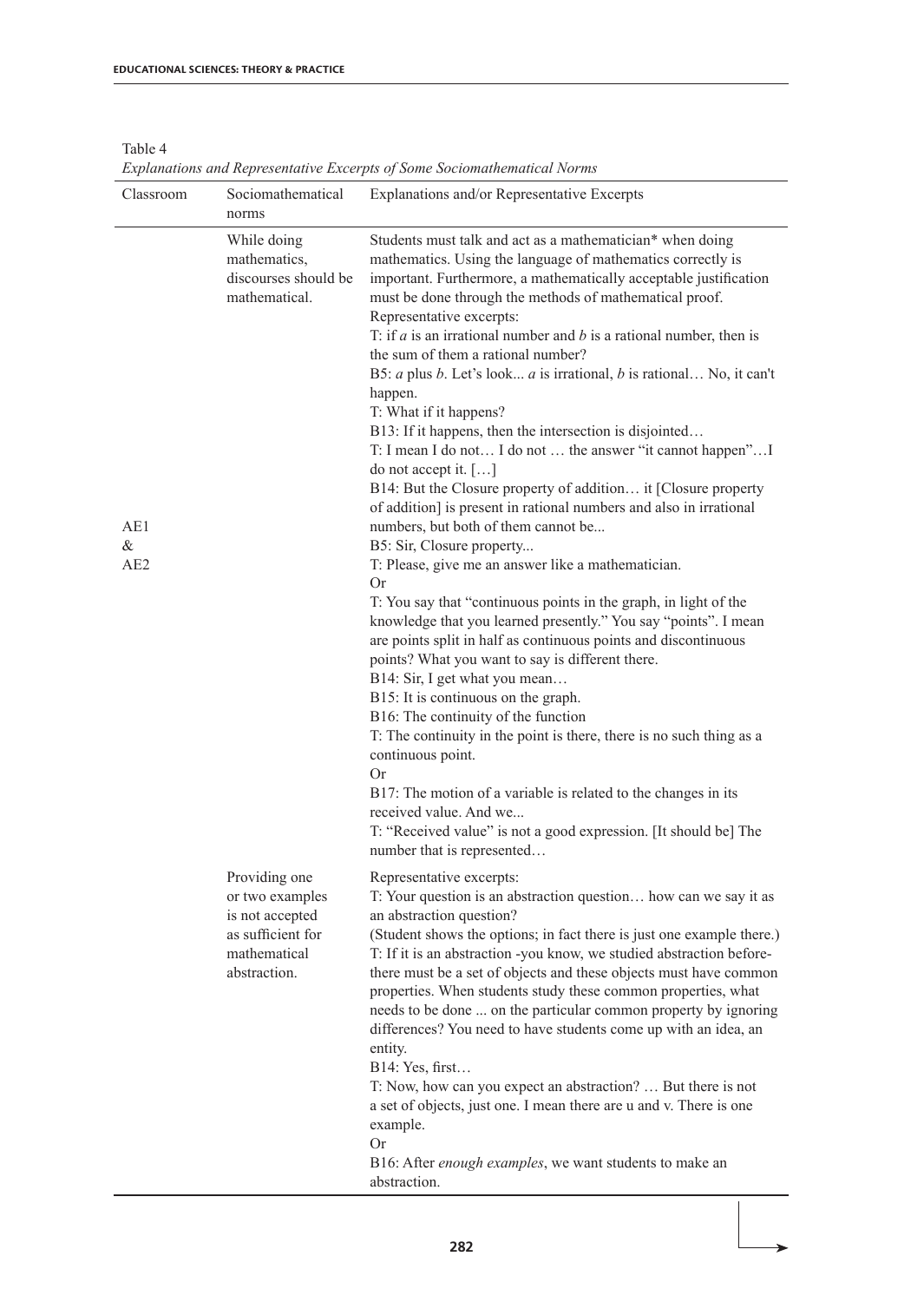|     | A mathematically<br>convincing claim<br>must be justified<br>with a proof<br>that explains its               | Interpretations and ideas about mathematics must be proved<br>and justified mathematically. To be convincing, an acceptable<br>mathematical claim, conclusion, or thought must be based on logic<br>and must be confirmed with an explanatory proof.                                                                                                                                                                                                                                                                                                                                                                              |
|-----|--------------------------------------------------------------------------------------------------------------|-----------------------------------------------------------------------------------------------------------------------------------------------------------------------------------------------------------------------------------------------------------------------------------------------------------------------------------------------------------------------------------------------------------------------------------------------------------------------------------------------------------------------------------------------------------------------------------------------------------------------------------|
|     | justifications.                                                                                              | Representative excerpts:<br>T: A number such as this one is irrational, but next I want this also,<br>subsequent to this, we need to show why this is an irrational<br>number, why it can't be written in the form of $a/b$ [] unless we<br>show why it can't be written in the form of $a/b$ , it cannot convince.<br>[]<br>You are going to bring me the proof for the reasons why e and $\pi$<br>are irrational numbers. And please when you bring the proof, we<br>should see what it's based on. I mean, why it can't be rational.<br>What is going on, and then why it can't be rational number? This<br>is more important. |
| AE1 | Terms and<br>properties used in<br>defining a concept<br>should be known<br>beforehand.                      | For example, while the concept of exponential function is defined,<br>for the understandability of this concept, these all must be known:<br>The exponential function is a function, what is a function, and the<br>domain and range (co-domain) of an exponential function.                                                                                                                                                                                                                                                                                                                                                      |
|     | Intuitive approaches<br>are necessary<br>in mathematics<br>but should not<br>circumvent<br>algebraic proofs. | Representative Excerpt:<br>T: Deciding intuitively is not rational because eyes can be fooled.<br>Algebra comes into play when the eyes are not enough. And this<br>is algebra, you know, vector algebra [] that, you know, there are<br>the parts which we can constitute intuitively in an easy way. We<br>should not mess around there; we should focus on these [showing]<br>algebraic proofs and algebraic explanations which are written on<br>the whiteboard].                                                                                                                                                             |

*Explanations and Representative Excerpts of Some Sociomathematical Norms*

Table 4

Mathematical discourse is not just speech, behavior, interaction, thinking, reading and writing; it also includes mathematical values, beliefs, and perspectives (Moschkovich, 2003).

The different sociomathematical norms between AE1 and AE2 microcultures are remarkable, unlike their social norms. The reasons focus on lesson content and even more so on the role of students. Lesson content was thought to be a reason because learning outcomes, which students considered while designing a lesson, changed with every class session. Thus, the mathematical activities differed according to the content of learning outcomes. Herein, various conjectured norms with fewer repetitions were revealed, and one couldn't find any opportunity to enact the norm again.

Students were the other determinant of AE1 and AE2. The norms about making connections within the discipline and using a concept by knowing its development history were emphasized by the students, approved by the teacher, and sustained interactively in AE1. On the other hand, the norm *Intuitive approaches are necessary in mathematics but should not circumvent algebraic proofs* was established from reactions to students because of their mistakes in lesson designs. Hence, the AE1 community was more successful in negotiating sociomathematical norms.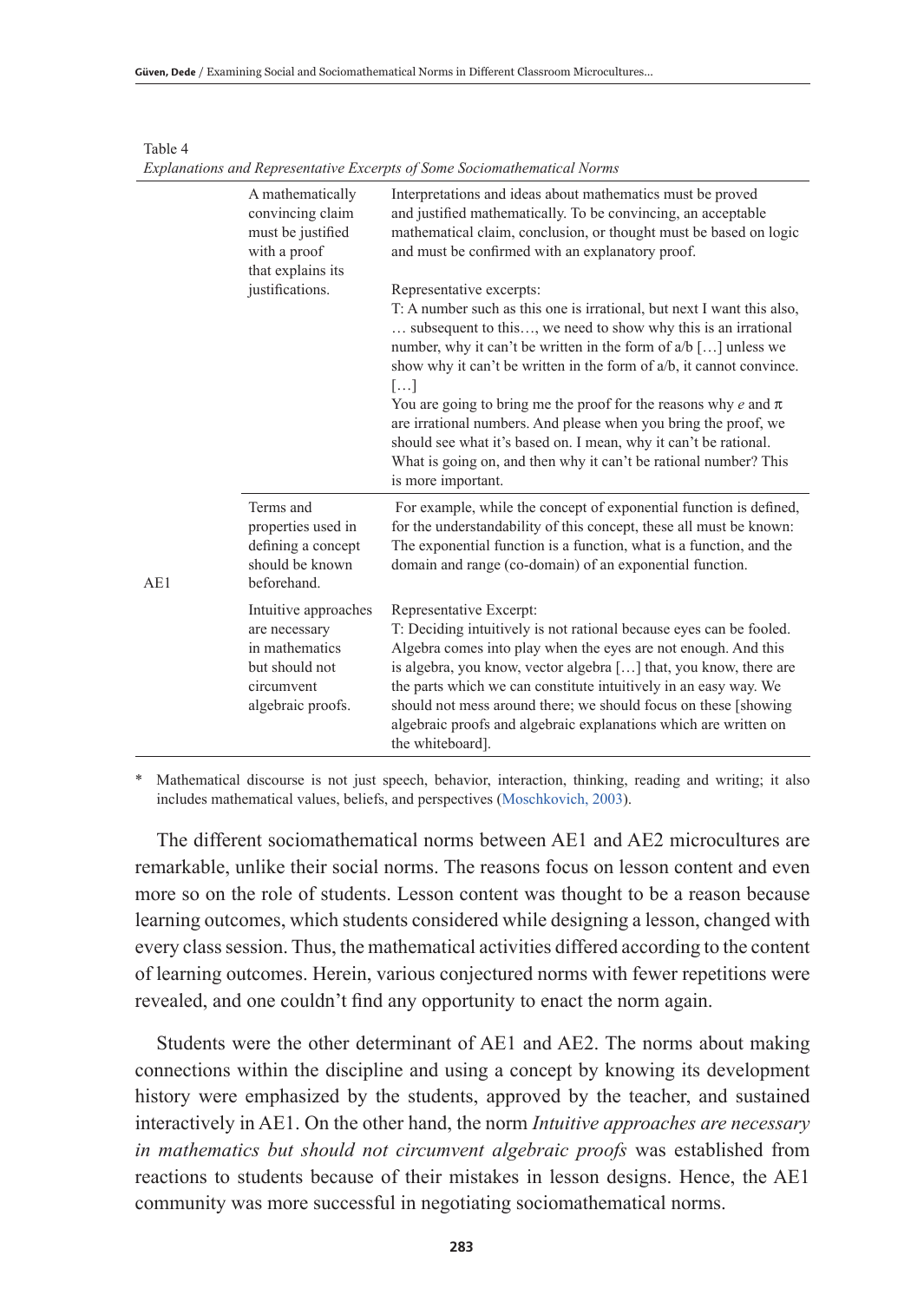According to Cobb and Yackel (1996b), establishing sociomathematical norms is pragmatically important because they are fundamental aspects of the classroom's mathematical microculture. However, in the literature, no study presenting criteria that specify which sociomathematical norms are important for a mathematics classroom and which qualifications these norms should meet has been encountered. Nevertheless, if current classrooms are compared in terms of their sociomathematical norms, the norms of AE1 are productive in developing classroom's mathematical microculture and regulating mathematical activities.

Generally, sociomathematical norms of the current classrooms are related to cumulative nature of mathematics, representations, questioning mathematical claims, mathematical discourse, abstraction, proofs, definitions, and relations with everyday life, as well as consideration of the developmental history of mathematical concepts. In AE1 and AE2, the norms related to associating mathematics with everyday life, considering the developmental history of mathematical concepts, and the cumulative nature of mathematics may originate from the lesson content based on mathematics education. However, these norms can productively support students' reorganization of beliefs about the general nature of mathematical activity for their profession in terms of teaching and learning mathematics.

In A1, two sociomathematical norms were investigated. One of them is about relating mathematics to everyday life, which is common among the three classrooms. Because graph theory originates from everyday-life problems (e.g., Seven Bridges of Konigsberg, Four Color problem), using similar problems and examples might lead to establishing A1's norm. Although there are different motivations for establishing this norm in classrooms, it can foster students' belief in mathematics related to everyday life. The other norm of A1 (*Providing one or two examples is accepted as sufficient for mathematical abstraction*) seems to contradict that of AE1 and AE2 (*Providing one or two examples is not accepted as sufficient for mathematical abstraction*).

The former norm does not meet the principles of familiarity and similarity recognition that are critically important for abstraction (White & Mitchelmore, 2010). It is not a productive experience for prospective teachers' future attempts at utilizing abstraction to improve children's learning. Maybe the teacher of A1 is not aware of or does not agree with this. However, the norm is implicit, and the mathematical activities in A1 are characterized by this norm. It could be from lack of talking and discussion in the community or unawareness about norms. This example puts emphasis on the explicit negotiation of norms for the regulation of mathematical activities, which are the bases of mathematical learning. To this end, raising teachers' awareness about social aspects of classroom activities is crucial.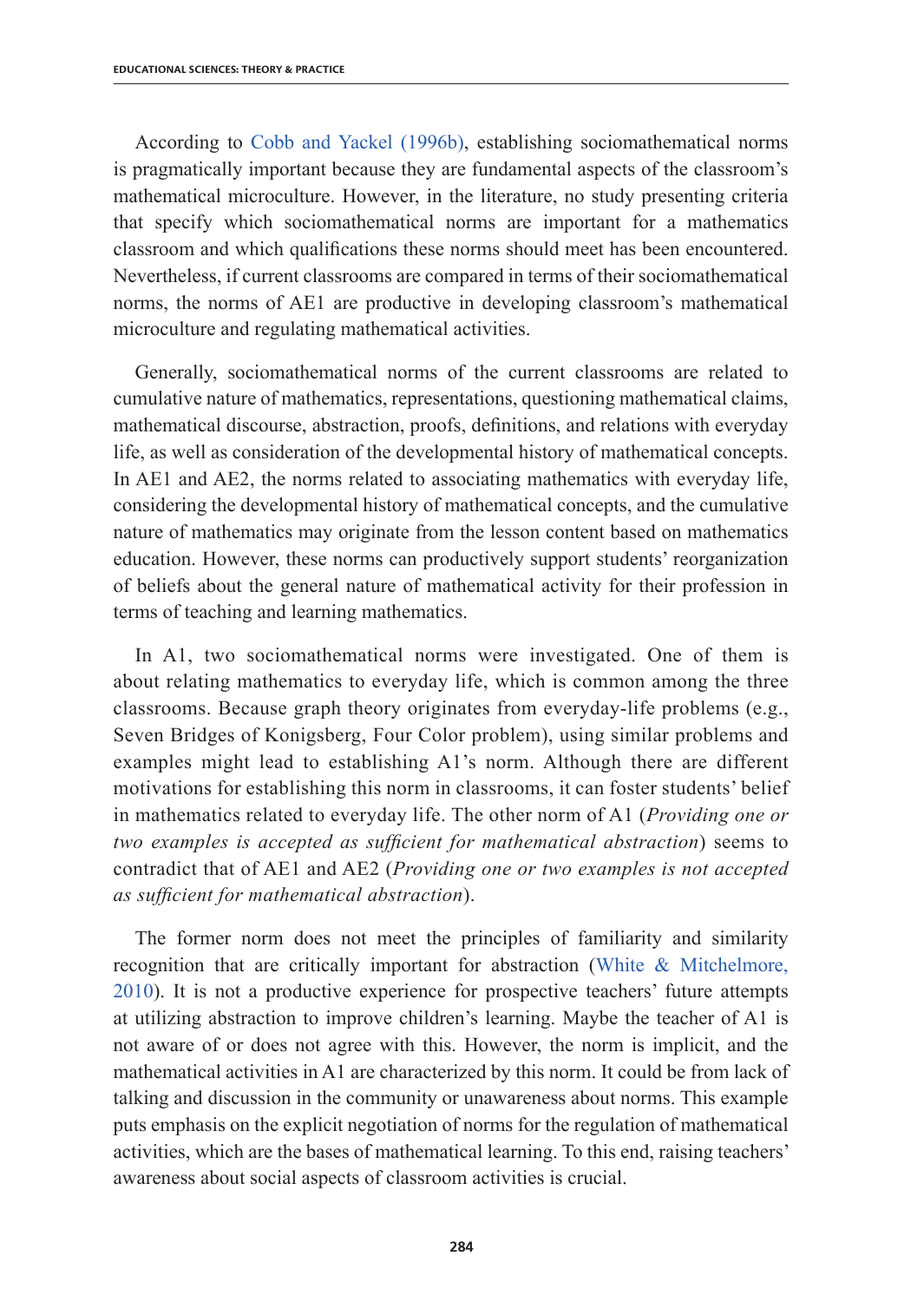While what is needed to understand the definition of a concept has been emphasized (*Terms and properties used in defining a concept should be known beforehand*) in AE1, the current study does not have the norm *A definition should be economic* (Sánchez & García, 2014). It was observed only once in AE1 and was not accepted as a norm because of insufficient enactment. The norm *Terms and properties used in defining a concept should be known beforehand* is similar to the norm *"In mathematics, you cannot write what you have not shown to be true yet"* (Sekiguchi, 2005, p. 157), in terms of using terms and properties that are already known.

AE1 and AE2 emphasized that a proof should provide an explanation about the justifications for a claim (*A mathematically convincing claim must be justified with a proof that explains its justifications*). Putting forward reasons by questioning claims was important in these classrooms. Considering that proofs and justifications are central to the discipline of mathematics (Knuth, 2002), these norms are important for making sense and for developing a deep understanding of mathematics. Additionally, intuitive approaches were accepted as important but insufficient, and the algebraic proof was expected from a mathematics teacher candidate in AE classrooms. The norm *While doing mathematics, discourses should be mathematical* supports this idea of classrooms. Additionally, when considering that mathematical discourse is not just speech, behavior, interaction, thinking, reading, and writing but also includes mathematical values, beliefs, and perspectives (Moschkovich, 2003), this norm and norms of the cumulative nature of mathematics, the role of intuition in mathematics, and considering the history of mathematical concepts are considered to enhance each other. As such, they help to improve prospective teachers' "knowledge about the nature and discourse of mathematics" (Baturo & Nason, 1996, p. 237).

Studies into sociomathematical norms (e.g., Cobb, 1999; Elliott et al., 2009; Hershkowitz & Schwarz, 1999; Lopez & Allal, 2007; Partanen & Kaasıla, 2015; Sánchez & García, 2014; Sekiguchi, 2005; Stylianou & Blanton, 2002; Tatsis & Koleza, 2008; Yackel et al., 2000) show how the current study differs somewhat. For example, the norms "*Confusion and error are embraced as opportunities to deepen mathematical understanding*" (Elliott et al., 2009, p. 396), *When investigating mathematics, one should approach the topic in a creative way (Partanen & Kaasila,* 2015), and other similar norms weren't identified in this study. The behavior *Students should use their errors as an opportunity to review perceptions about their idea* was a conjectured norm that was enacted just once by a student in AE2. However, although this conjectured norm was seen appropriate by the classroom community, it was not sustained. Thus, it was not accepted as a classroom norm. Additionally, the norms *A mathematically convincing claim must be justified with a proof that explains its justifications* and *Intuitive approaches are necessary in mathematics but should not circumvent algebraic proofs* identified in this study have not been encountered in the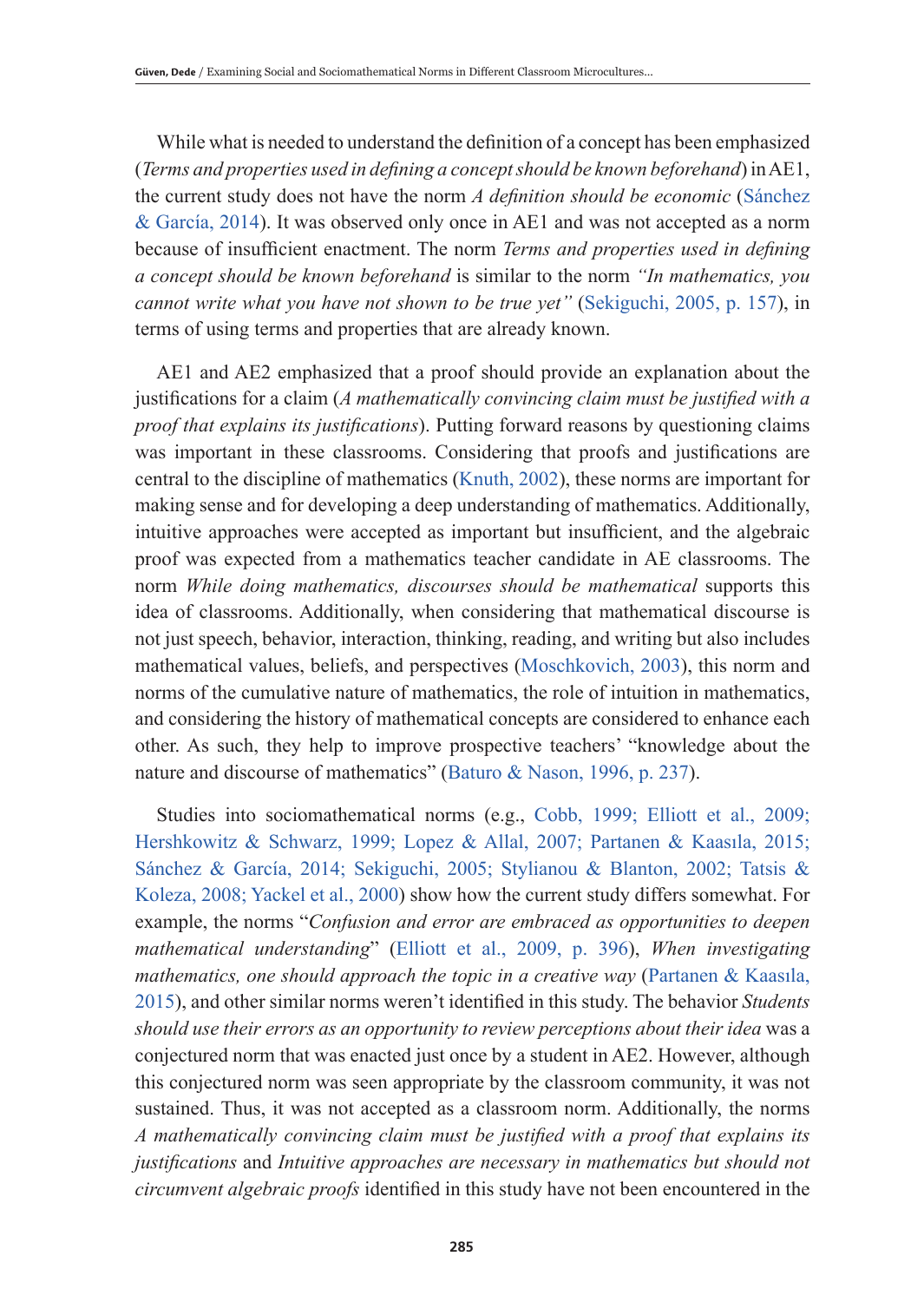literature. At this point, one should realize that the norms of mathematical activities are established by the community (Cobb & Yackel, 1996a); they are related to the beliefs and values given to these activities. Stating that sociomathematical norms are restricted by beliefs, Cobb and Yackel (1996b) and Bowers et al. (1999) remarked on the interactive relationship between them. Likewise, while Ernest (2009) approached values as evidence for sociomathematical norms, Voigt (1995) used norms to define a criterion of values for mathematical activities. Accordingly, when considering the nature of norms mentioned above, different mathematical beliefs and values that stem from different study groups (teacher and students) could be one of the reasons for differences in sociomathematical norms.

# **Conclusions and Implications for Mathematics Teaching and Teacher Education**

If norms are important for a classroom community's individual and collective mathematical learning, and if teachers have a central role in improving the mathematical quality of the learning environment as well as initiating, guiding, and organizing the establishment of norms for mathematical aspects of the classroom activities, how can one help them be competent in performing this role? When attention is given to teacher education, considering that teachers tend to act the same way as they were taught (McNeal & Simon, 2000), it is useful to investigate first the norms experienced by teachers in their own education. Accordingly, this study identified the social and sociomathematical norms that characterize prospective teachers' classroom microcultures, and it discussed their qualities. Social and sociomathematical norms are two of the three aspects of classroom microculture indicated under the social perspective of interpretative framework by Cobb et al. (2001), who used the interpretative framework as a conceptual tool "to understand what is going on in a classroom" (p. 121). Thus by investigating the norms of prospective teachers classrooms, the current study provides an insight into what is going on in teacher education in Turkey in terms of two aspects of social perspective.

One should remember that the members of AE1, AE2, and A1 communities are prospective teachers. They are going to be responsible for having their students acquire basic skills and knowledge aimed by the curriculum and to intentionally negotiate establishing productive norms that make effective teaching and learning possible in classrooms. Tsai (2007) found a positive reflective relation between the teaching norms of teachers' professional development community and their learning norms, which were established by the teachers in their classrooms. This result demonstrates that teachers' acquisition of productive norms helped them have their students acquire productive norms. Therefore, considering the importance of norms for individual and collective mathematical learning in a mathematics classroom,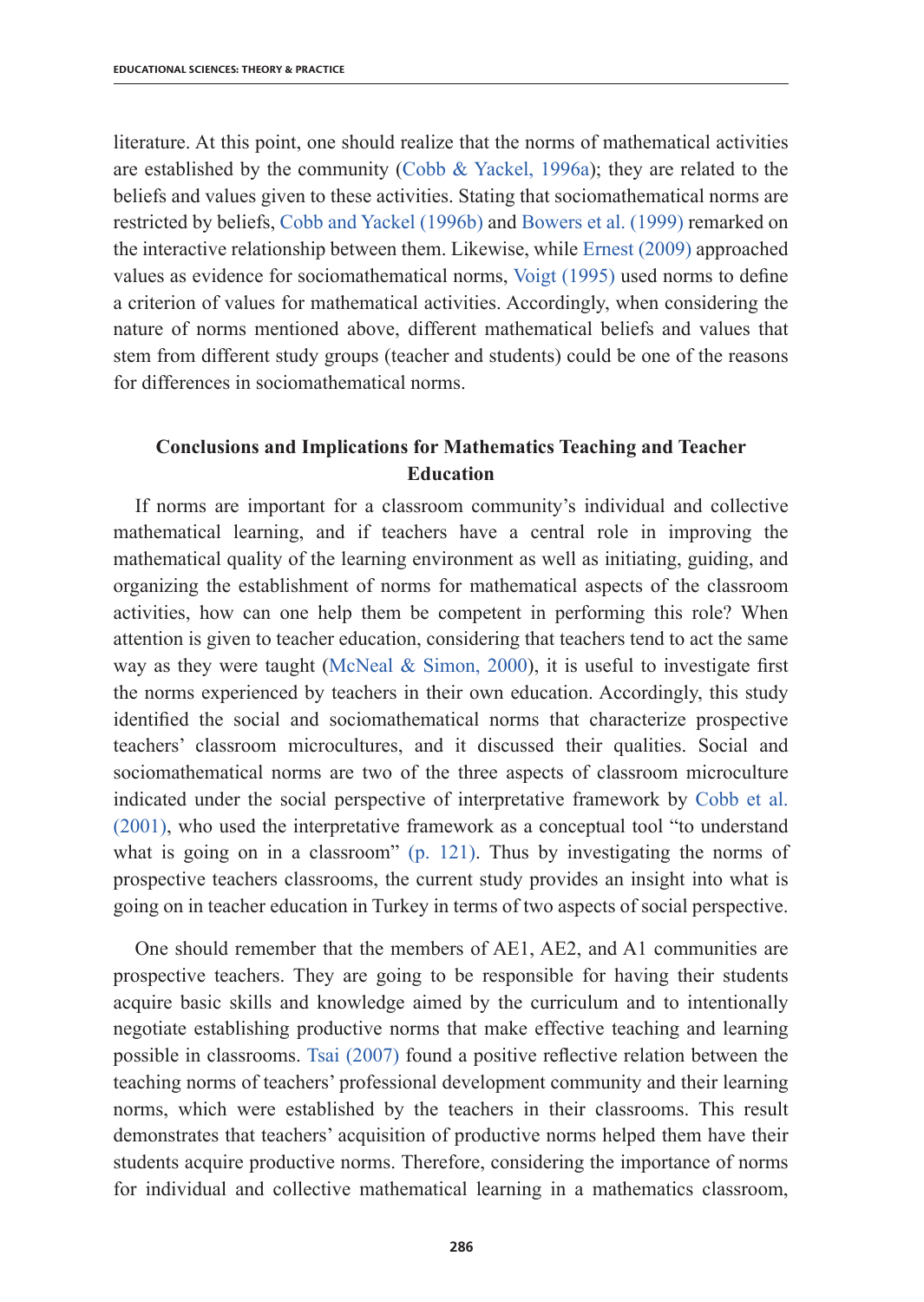establishing norms that make effective teaching and learning possible should be a key point of teacher education (Van Zoest et al., 2012). Classroom microcultures with norms that contribute to effective learning and teaching, and that enable them to develop some basic skills for their profession, is desired for prospective teachers. From this perspective, one can infer that when compared with A1, the norms of AE1 and AE2 can be seen as productive norms that provide prospective teachers opportunities for establishing productive classroom microcultures, learning how to teach mathematics in an effective way, and improving knowledge about the nature and discourse of mathematics. However, norms related to creativity and learning from mistakes as seen in the literature (e.g., Elliott et al., 2009; Partanen & Kaasıla, 2015) were absent in the current classrooms. Considering the importance of creativity and using mistakes as potential avenues for learning mathematics (National Council of Teachers of Mathematics, 2000), negotiating relevant norms in classrooms is significant for prospective teachers. Many teachers are reported to not have the abilities needed for conducting activities that develop students' creativity, generally because of a lack of prior experience or proper teacher education (Shriki, 2005, as cited in Shriki, 2010).

 There were some norms from A1 that could influence teaching and learning negatively, such as *Providing one or two examples is accepted as sufficient for mathematical abstraction* and *Importance should be placed on getting a good grade rather than learning*. When considering prospective teachers' future roles, having them participate in the microculture of A1 is not desired. The implicit nature of norms, insufficient negotiation, and especially instructor's unawareness about norms are considered important reasons for this result. Efforts to teach mathematics in the best way would lead to establishing productive norms, as in AE1 and AE2. However, most of the productive norms of AE1 and AE2 could also be established in A1 (e.g., most of the sociomathematical norms). In A1, there could be unidentified norms because of less systematic classroom discussion and communication. However, widely enacted and sustained unidentified norms did not occur, particularly because of this.

As students participate in negotiating norms, they develop mathematical beliefs and values that make them more autonomous in participating in mathematical activities (Cobb & Yackel, 1996a). Accordingly, the findings show that explicit negotiation of norms is important for students, as well as for the productivity of norms. No explicit norm negotiation occurred in A1 due to norm unawareness and a lack of explicit conversation or discussion. Hence, there were no negative reactions to conforming to unproductive norms in the classroom community or the community-sustained norms. For example, if somebody in A1 stated explicitly that getting a good grade is more important than learning or that one or two examples is sufficient for mathematical abstraction, the A1 community would have disagreed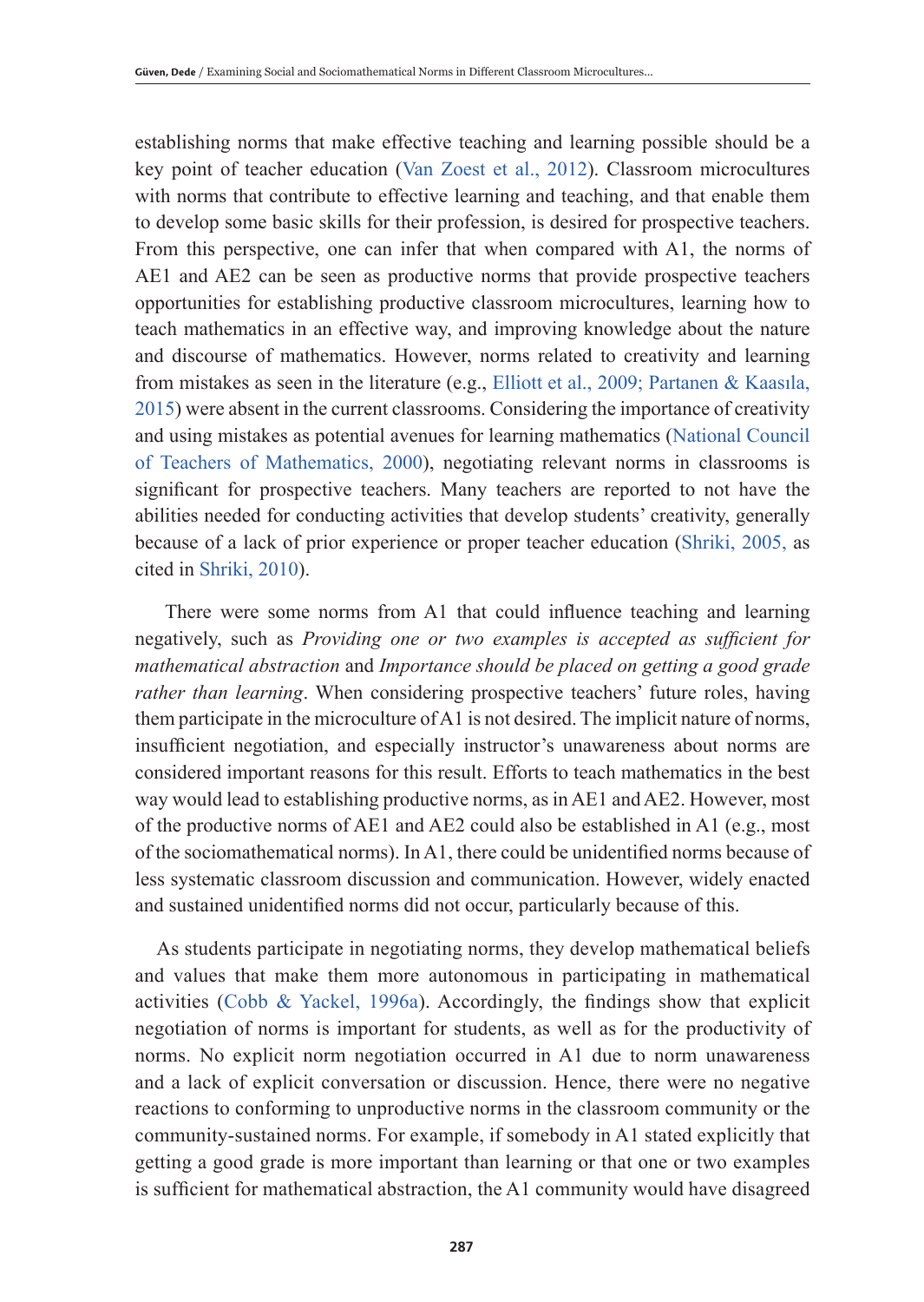with and reacted negatively to this because they would have been enacting norms that contradicted those in AE1 and AE2. Thus, norms being spontaneously established should not be expected; the intention should be to conduct activities that establish productive norms (Dixon et al., 2009). Otherwise, "as long as discursive norms are tacit, their grip on our thinking is particularly strong, and they are particularly difficult to change" (Sfard, 2000, p. 171).

Looking at the differences in microcultures, one can say there was a lack of coordination among the content course and mathematics education courses in terms of social perspective. The classroom norms identified in this paper were different. Thus, the nature of classroom activities and interactions was different. Accordingly, the emphasized beliefs and values were also different. To have prospective teachers acquire the necessary skills, perceptions, beliefs, values, and habits just from a few lessons is not effective or enduring. For example, getting a good grade in class was obviously important for the participants of AE2, but their current pedagogy knowledge said that understanding is more important than getting a good grade and that the learning process is more important than the final exam. However, they had a habit from previous experience. Thus, the students and the teacher established and maintained a norm *Everybody should place value on learning not the grade* to change it*.* In the meantime, the same students enacted the norm *Importance should be placed on getting*  a good grade rather than learning in A1 classroom. Such a gap or conflict<sup>4</sup> between the mathematics content course and the mathematics education course in the same teacher education program does not contribute to prospective teachers' behaviors, habits, beliefs, or values regarding mathematics or mathematics education. To expect to be able to educate prospective teachers just through some courses as planned by a program is not realistic. Therefore, designating all teacher education program courses without exception in order to enable prospective teachers to have experience with productive norms not only in mathematics education courses but also in mathematics content courses is important from social perspective. Similarly, unifying, coordinating, and connecting content courses in mathematics with education courses is recommended for teacher preparation in mathematics by the committee of Educating Teachers of Science, Mathematics, and Technology (National Research Council, 2001).

This study investigated the existing condition of prospective teachers' classroom norms in a natural context, differently from previous studies that had researched intentional establishment and negotiation processes of productive norms. According to Yackel et al. (2000), revealing and interpreting social and sociomathematical norms of university-level classroom microcultures is important for faculty members to conceptualize social aspects of the classroom. This is particularly important for

<sup>4</sup> Remember that the sociomathematical norms of abstraction are another example.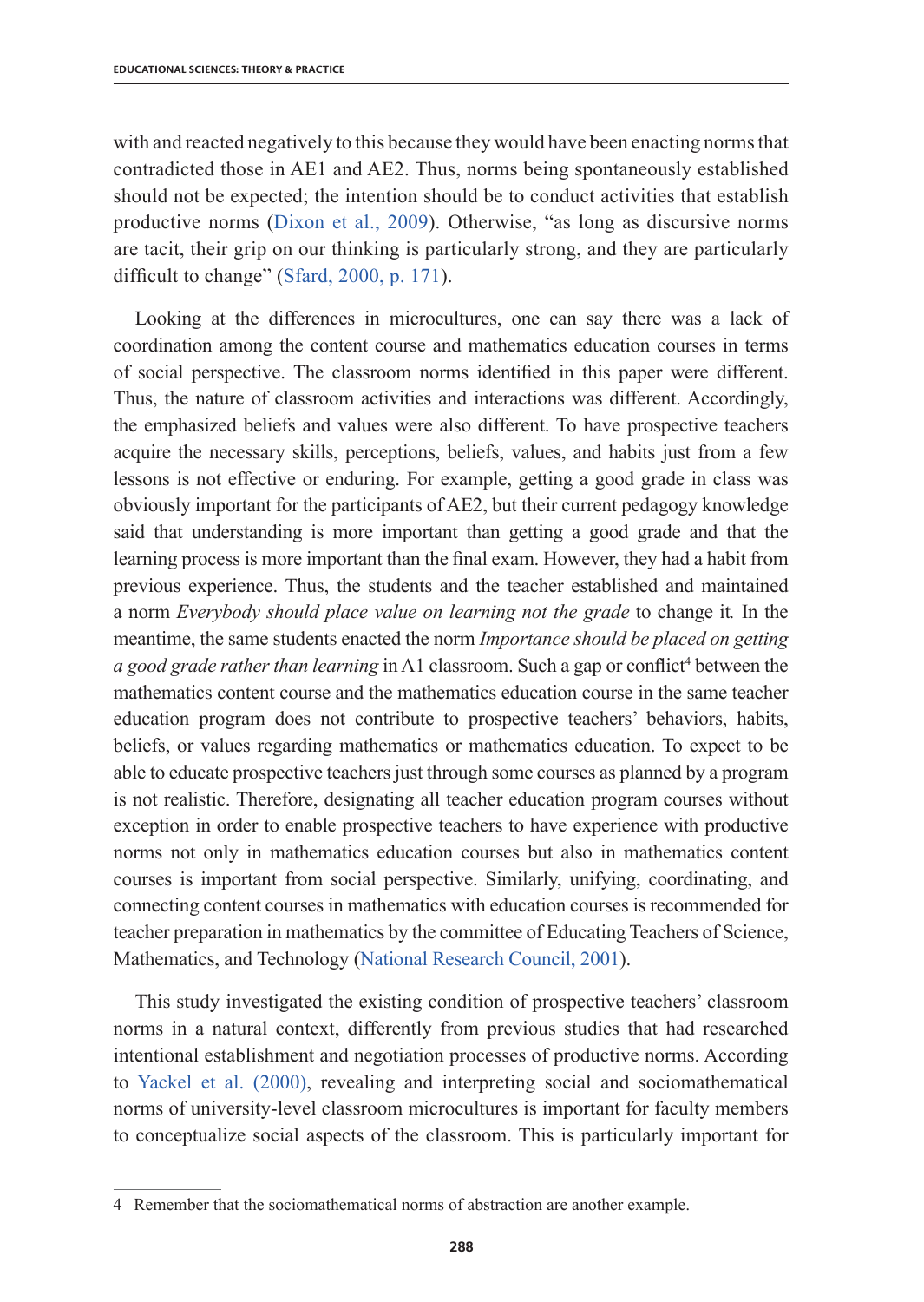teacher education faculties. This conceptualization provides a framework for adopting and developing an approach to mathematics teaching (Yackel et al., 2000). At this point, the findings on norms from AE1, AE2, and A1 illustrate notable examples of productive and unproductive norms for teaching and learning mathematics.

Some requirements have appeared in this study's results that show teacher training programs should identify classroom norms in such a way that they enable prospective teachers to acquire the knowledge, skills, and competencies needed for effective teaching and learning mathematics. In this respect, there is a need to reconstruct teaching approaches and adopt these approaches in all undergraduate courses. Moreover, establishing intentionally social and sociomathematical norms in teacher education will enhance prospective teachers' knowledge of productive norms and awareness about all processes of establishing norms through their ongoing practices and experiences (Van Zoest et al., 2012). Additionally, faculty members' awareness of norms and their effects should be raised to adopt these approaches in teacher education and make teacher education more effective. Teachers and faculty members should be aware of the implicit messages about doing, learning, and teaching mathematics that are delivered to their students through established classroom microculture.

Focusing solely on what kind of mathematical explanations could be normative, some studies have determined which social and sociomathematical norms could be productive at supporting teacher learning (Elliott et al., 2009; Van Zoest & Stockero, 2012). Additionally, the current study reported two productive sociomathematical norms for a proof activity different from the literature: *A mathematically convincing claim must be justified with a proof that explains its justifications* and *Intuitive approaches are necessary in mathematics but should not circumvent algebraic proofs.*  Upon seeing the need to interpret this study's findings, a new study is suggested that presents which sociomathematical norms should be established in mathematics classrooms and how they should be established, as well as which specific criteria about norms' properties should be considered; it could fill a gap in the literature and also guide teacher education to adopt new approaches.

## **References**

- Arber, S. (1993). Designing samples. In N. Gilbert (Ed.), *Researching social life* (pp. 68–92). London, UK: Sage.
- Baturo, A., & Nason, R. (1996). Student teachers' subject matter knowledge within the domain of area measurement. *Educational Studies in Mathematics*, *31*(3), 235–268.
- Bauersfeld, H. (1980). Hidden dimensions in the so-called reality of a mathematics classroom. *Educational Studies in Mathematics, 11*(1), 23–41.
- Bishop, A. (1985). The social construction of meaning: A significant development for mathematics education. *For the Learning of Mathematics*, *5*(1), 24–28.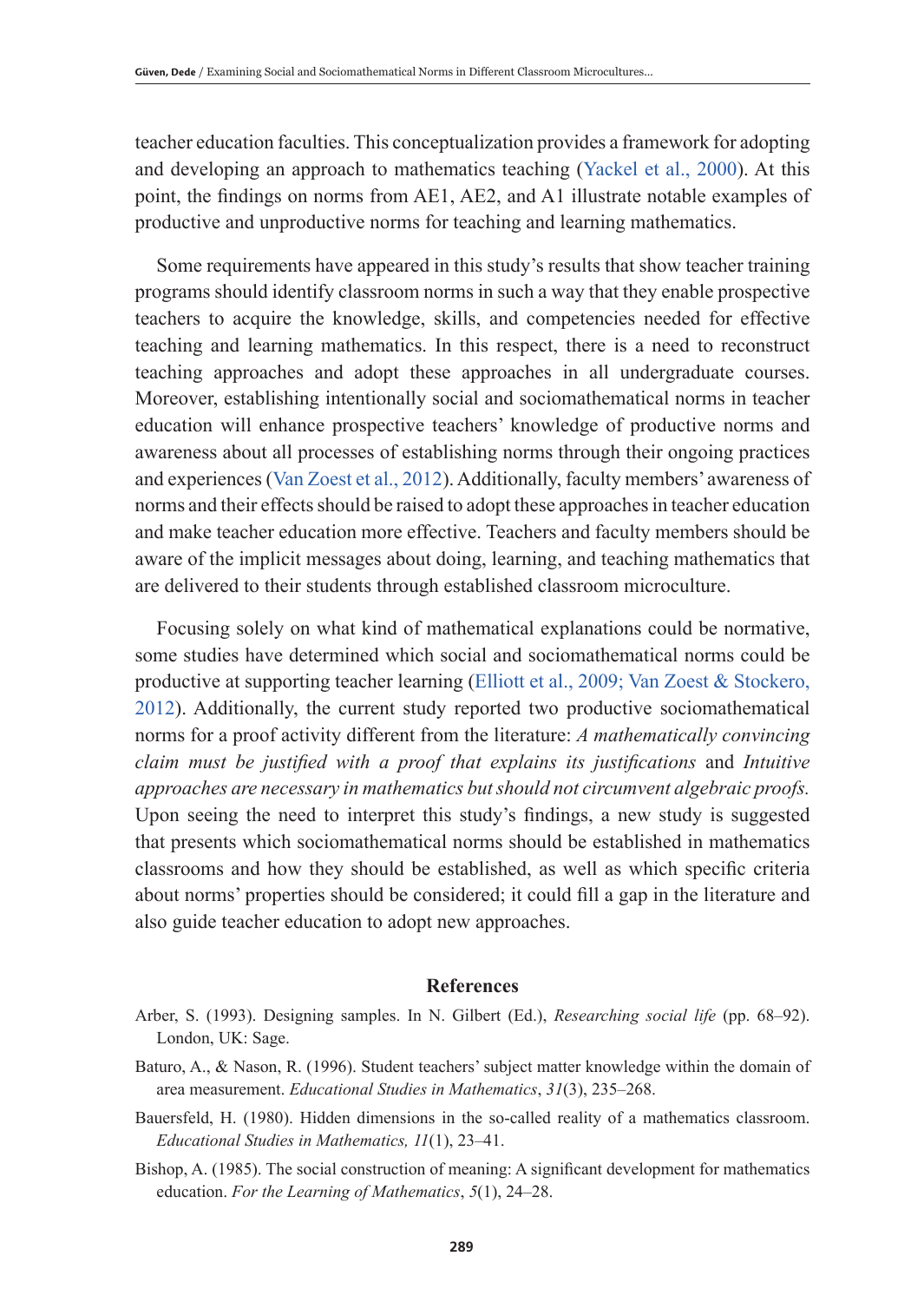- Bowers, J., Cobb, P., & McClain, K. (1999). The evolution of mathematical practices: A case study. *Cognition and Instruction*, *17*(1), 25–66.
- Clark, P. G., Moore, K. C., & Carlson, M. P. (2008). Documenting the emergence of "speaking with meaning" as a sociomathematical norm in professional learning community discourse. *Journal of Mathematical Behavior*, 27(4), 297–310.
- Cobb, P. (1999). Individual and collective mathematical development: The case of statistical data analysis. *Mathematical Thinking and Learning*, *1*(1), 5–43.
- Cobb, P., & McClain, K. (2001). An approach for supporting teachers' learning in a social context. In F. L. Li & T. Cooney (Eds.), *Making sense of mathematics teacher education* (pp. 207–231). Dordrecth, Netherlands: Kluwer Academic Publishers.
- Cobb, P., & Yackel, E. (1996a). Constructivist, emergent and sociocultural perspectives in the context of developmental research. *Educational Psychologist*, *31*(3–4), 175–190.
- Cobb, P., & Yackel, E. (1996b). Sociomathematical norms, argumentation, and autonomy in mathematics. *Journal for Research in Mathematics Education*, *27*(4), 458–477.
- Cobb, P., Stephan, M., McClain, K., & Gravemeijer, K. (2001). Participating in classroom mathematical practices. *Journal of the Learning Sciences*, *10*, 113–164.
- Cobb, P., Wood, T., Yackel, E., & McNeal, B. (1992). Characteristics of classroom mathematics traditions: An interactional analysis. *American Educational Research Journal*, *29*(3), 573–604.
- Connelly, F. T. (2012). Classroom sociomathematical norms for proof presentation in undergraduate in abstract algebra. *The Journal of Mathematical Behavior*, *31*(3), 401–416.
- Dixon, J. K., Andreasen, J. B., & Stephan, M. (2009). Establishing social and sociomathematical norms in an undergraduate mathematics content course for prospective teachers: The role of instructor. *AMTE Monograph*, *6*, 43–66.
- Elliott, R., Kazemi, E., Lesseig, K., Mumme, J., Carroll, C., & Kelly-Petersen, M. (2009). Conceptualizing the work of leading mathematical tasks in professional development. *Journal of Teacher Education*, *60*(4), 364–379.
- Ernest, P. (2009). Values and the social responsibility of mathematics. In P. Ernest, B. Greer, & B. Sriraman (Eds.), *Critical issues in mathematics education* (pp. 207–216). Charlotte, NC: Information Age Publishing.
- Fine, G. A. (2003). Towards a peopled ethnography: Developing theory from group life. *Ethnography*, *4*(1), 41–60.
- Gallego, M. A., & Cole, M., & The Laboratory of Comparative Human Cognition. (2001). Classroom cultures and cultures in the classroom. In V. Richardson (Ed.), *Handbook of research on teaching* (4th ed., pp. 951–997). Washington, DC: American Educational Research Association.
- Gee, J. M. (1999). *An introduction to discourse analysis: Theory and method*. London, UK: Routledge.
- Gorgorio, N., & Planas, N. (2005). Social representations as mediators of mathematical learning in multiethnic classrooms. *European Journal of Psychology of Education*, *20*, 91–104.
- Hershkowitz, R., & Schwarz, B. (1999). The emergent perspective in rich learning environments: Some roles of tools and activities in the construction of sociomathematical norms. *Educational Studies in Mathematics*, *39*(1–3), 149–166.
- Homans, G. C. (1951). *The human group*. London, UK: Routledge & Kegan.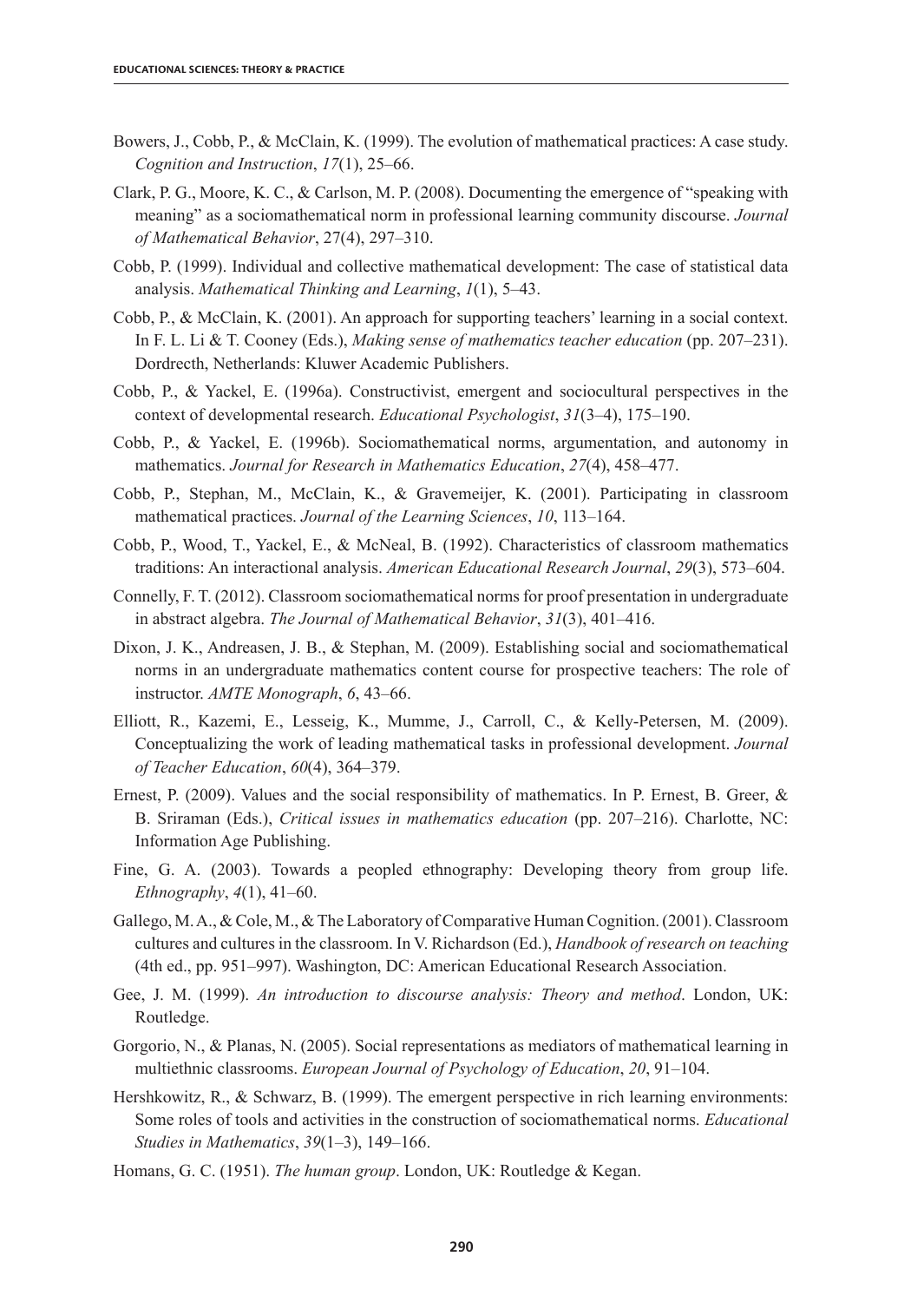- Knuth, E. J. (2002). Teachers' conceptions of proof in the context of secondary school mathematics. *Journal of Mathematics Teacher Education*, *5*(1), 61–88.
- Lampert, M. (1990). When the problem is not the question and the solution is not the answer: Mathematical knowing and teaching. *American Educational Research Journal*, *27*(1), 29–63.
- Levenson, E., Tirosh, D., & Tsamir, P. (2006). Mathematically and practically-based explanations: Individual preferences and sociomathematical norms. *International Journal of Science and Mathematical Education, 4*(2), 319–344.
- Levenson, E., Tirosh, D., & Tsamir, P. (2009). Students' perceived sociomathematical norms: The missing paradigm. *The Journal of Mathematical Behavior, 28*, 171–187.
- Lincoln, Y. S., & Guba, E. G. (1985). *Naturalistic inquiry*. Beverly Hills, CA: Sage.
- Lopez, L. M., & Allal, L. (2007). Sociomathematical norms and the regulation of problem solving in classroom microcultures. *International Journal of Educational Research, 46*(5), 252–265.
- McNeal, B., & Simon, M. A. (2000). Mathematics culture clash: Negotiating new classroom norms with prospective teachers. *Journal of Mathematical Behavior*, *18*(4), 475–509.
- Moschkovich, J. (2003). What counts as mathematical discourse*? International Group for the Psychology of Mathematics Education*, *3*, 325–332.
- National Council of Teachers of Mathematics. (2000). *Principles and standards for school mathematics*. Reston, VA: Author.
- National Research Council. (2001). *Educating teachers of science, mathematics, and technology.*  Washington, DC: National Academy Press.
- Park, J. (2015). Is the derivative a function? If so, how do we teach it? *Educational Studies in Mathematics*, *89*(2), 233–250.
- Partanen, A. M., & Kaasıla, R. (2015). Sociomathematical norms negotiated in the discussions of two small groups investigating calculus. *International Journal of Science and Mathematics Education*, *13*(4), 927–946.
- Pitney, W. A., & Parker, J. (2002). Qualitative research applications in athletic training. *Journal of Athletic Training, 37*(4), 168–173.
- Sánchez, V., & García, M. (2014). Sociomathematical and mathematical norms related to definition in pre-service primary teachers' discourse. *Educational Studies in Mathematics*, *85*, 305–320.
- Sekiguchi, Y. (2005). Development of mathematical norms in an eighth-grade Japanese classroom. *International Group for the Psychology of Mathematics Education*, *4,* 153–160.
- Sfard, A. (2000). On reform movement and the limits of mathematical discourse. *Mathematical Thinking and Learning, 2*(3), 157–189.
- Sfard, A. (2008). *Thinking as communicating: Human development, the growth of discourses and mathematizing*. Cambridge, UK: Cambridge University Press.
- Shriki, A. (2010). Working like real mathematicians: Developing prospective teachers' awareness of mathematical creativity through generating new concepts. *Educational Studies in Mathematics*, *73*(2), 159–179.
- Strauss, A., & Corbin, J. (1998). *Basics of qualitative research techniques and procedures for developing grounded theory*. London, UK: Sage.
- Stylianou, D. A., & Blanton, M. L. (2002, July). Sociocultural factors in undergraduate mathematics: The role of explanation and justification. In *Proceedings of the Second Annual Conference on the Teaching of Mathematics*, Crete, Greece.